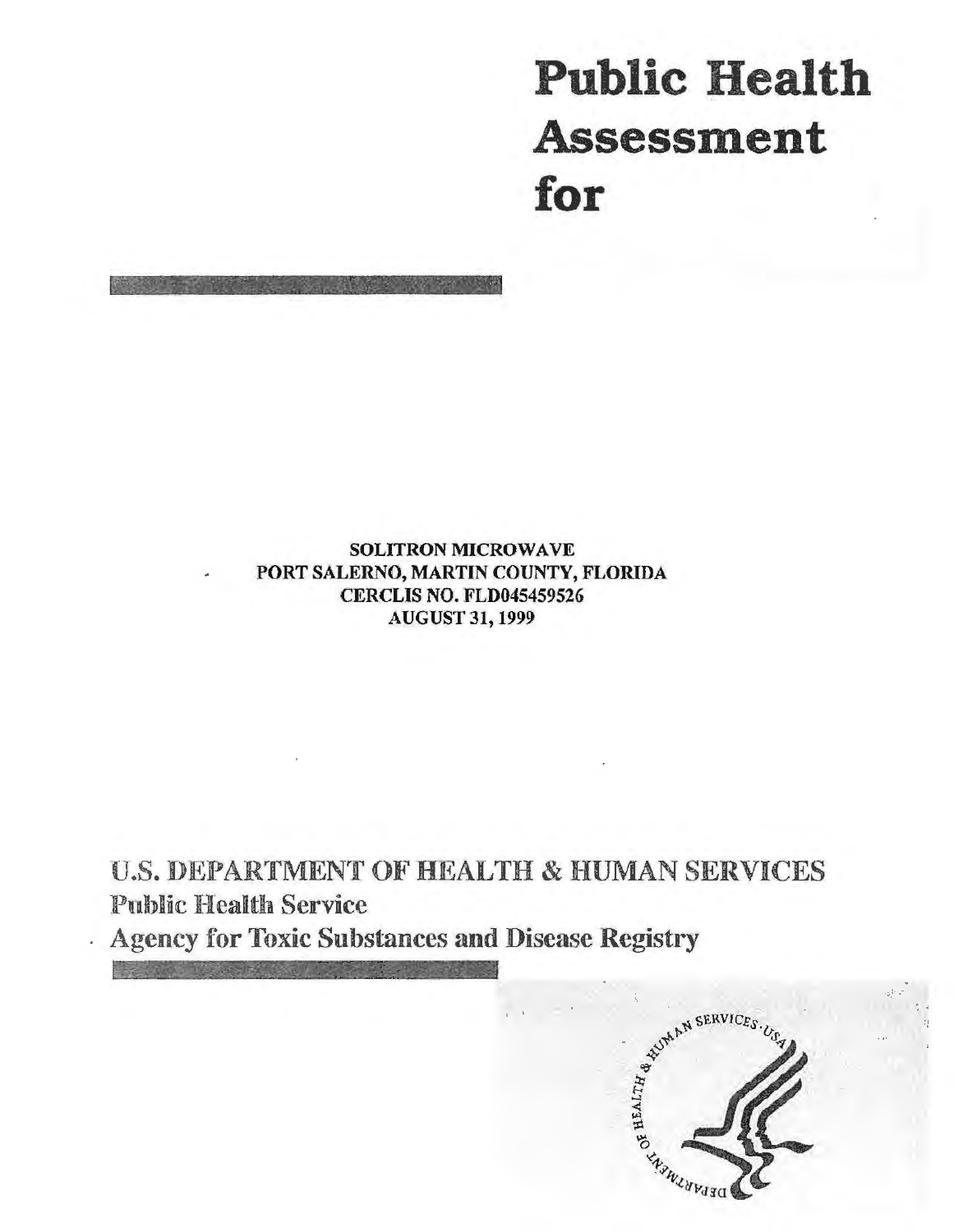#### THE ATSDR PUBLIC HEALTH ASSESSMENT: A NOTE OF EXPLANATION

This public health assessment was prepared by ATSDR pursuant to the Comprehensive Environmental Response, Compensation, and Liability Act (CERCLA or Superfund) section 104 (i)(6) (42 U.S.C. 9604 (i)(6)), and in accordance with our implementing regulations (42 C.P.R. Part90). In preparing this document, ATSDR has collected relevant health data, environmental data, and community health concerns from the Environmental Protection Agency (EPA), state and local health and environmental agencies, the community, and potentially responsible parties, where appropriate.

1n addition, this document has previously heen provided to EPA and the affected states in an initial release, as required byCERCLA  $s$ cction  $104$  (i)(6)(I), for their information and review. The revised document was released for a 30-day public comment period. Subsequent to the public comment period, ATSDR addressed all public comments and revised or appended the document as appropriate. The public health assessment has now been reissued. This concludes the public health assessment process for this site, unless additional information is obtained by ATSDR which, in the agency's opinion, indicates a need to revise or append the conclusions previously issued.

| Agency for Toxic Substances and Disease Registry. David Satcher, M.D., Ph.D., Administrator<br>Barry L. Johnson, Ph.D., Assistant Administrator |
|-------------------------------------------------------------------------------------------------------------------------------------------------|
|                                                                                                                                                 |
|                                                                                                                                                 |
|                                                                                                                                                 |
|                                                                                                                                                 |
|                                                                                                                                                 |
| Program Evaluation, Records, and Information Services Branch  Max M. Howie, Jr., M.S., Chief                                                    |

Usc of trade names is for identification only and docs not constitute endorsement by the Public Health Service or the U.S. Department of Health and Human Services.

> Additional copies of this report are available from: National Technical Information Service, Springfield, Virginia (703) 487-4650

> > $\cdot$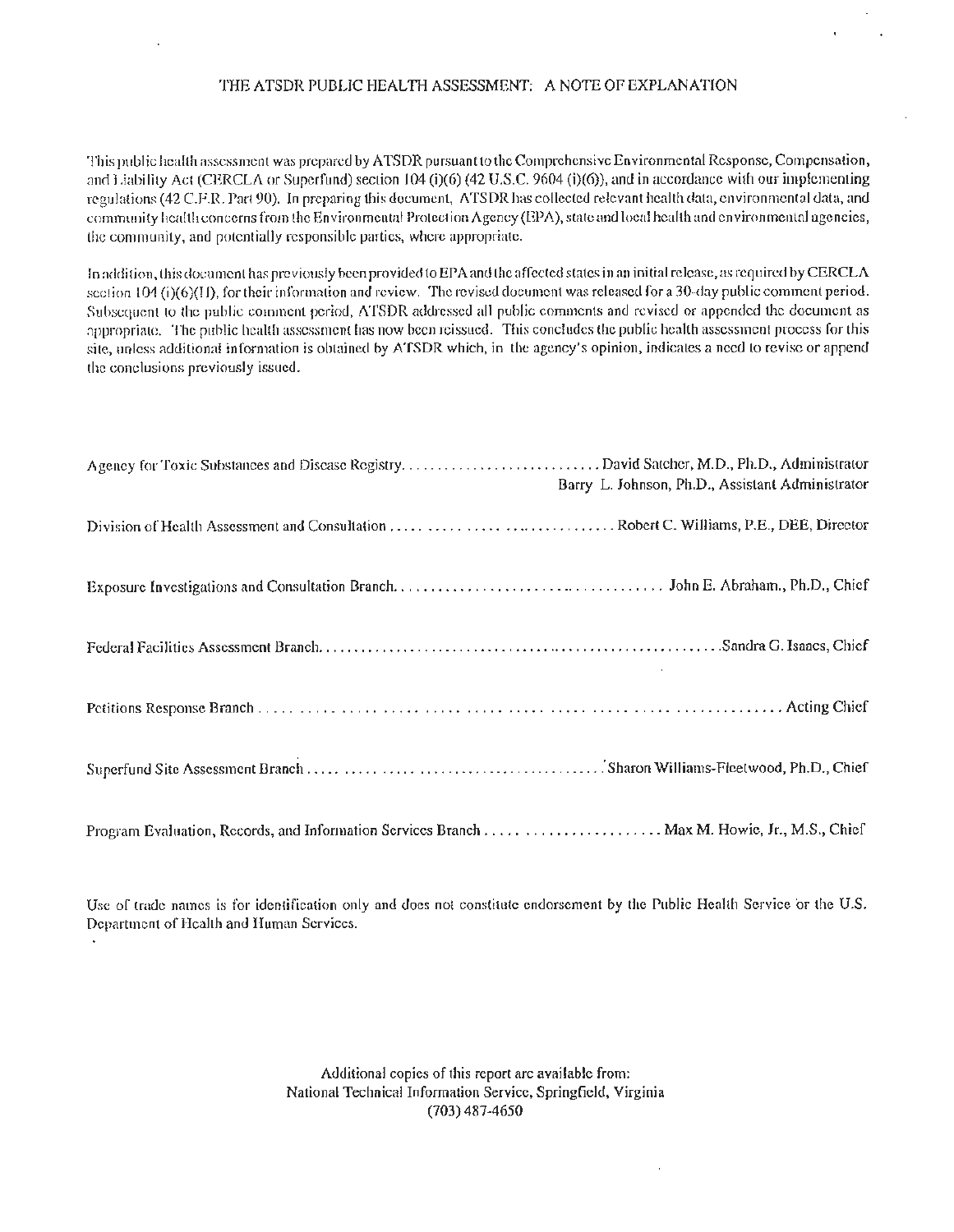Solitron Microwave

 $\ddot{\phantom{a}}$ 

 $\overline{a}$ 

 $\mathcal{L}$ 

Final Release

# PUBLIC HEALTH ASSESSMENT

## SOLITRON MICROWAVE

# PORT SALERNO, MARTIN COUNTY, FLORIDA

CERCLIS NO. FLD045459526

Prepared by:

Florida Department of Health Bureau of Environmental Toxicology Under Cooperative Agreement with the Agency for Toxic Substances and Disease Registry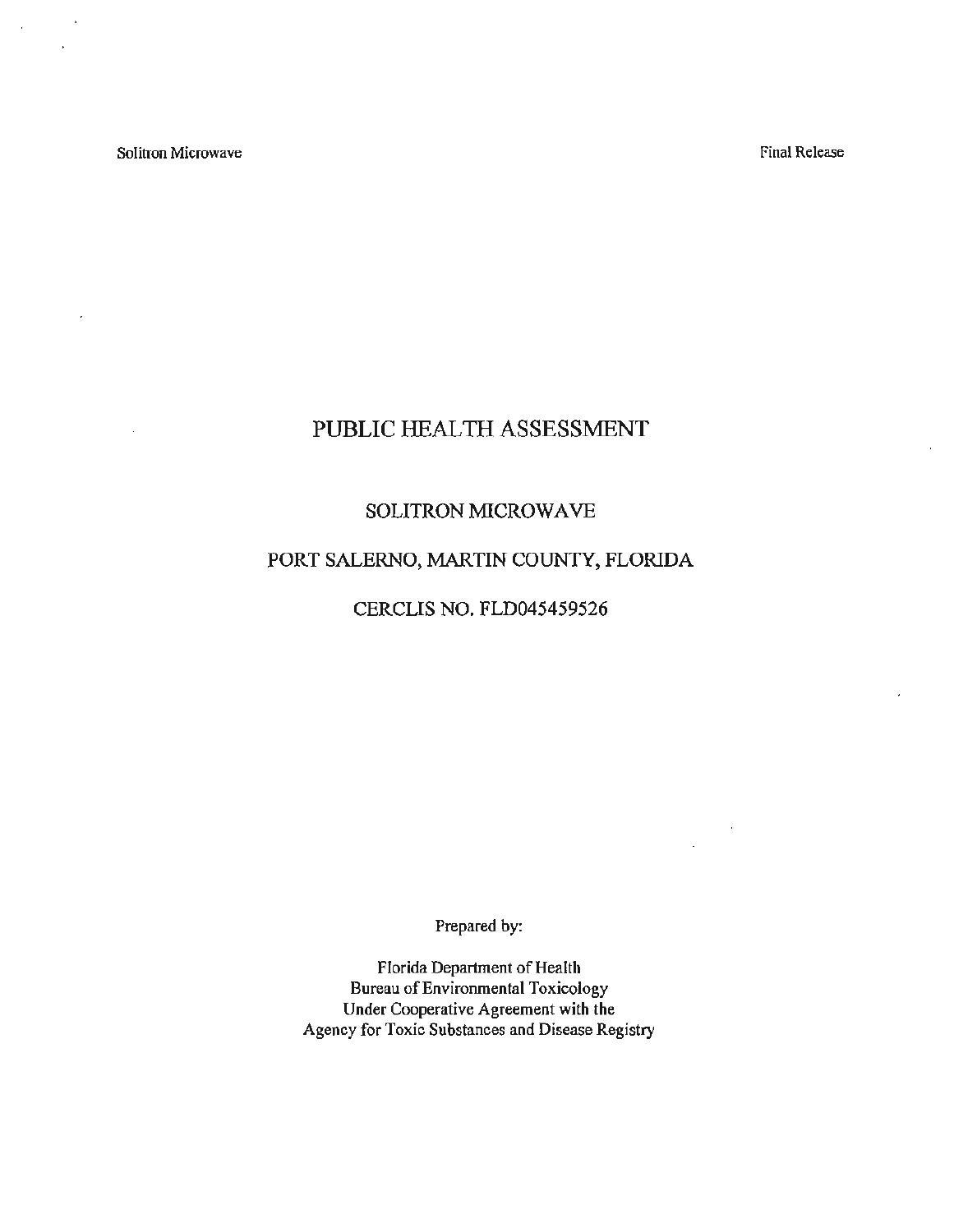#### **FOREWORD**

 $\sim$ 

The Agency for Toxic Substances and Disease Registry, ATSDR, was established by Congress in 1980 under the Comprehensive Environmentai Response, Compensation, and Liability Act, also known as the *Superfund* law. This law set up a fund to identify and clean up our country's hazardous waste sites. The Environmental Protection Agency, EPA, and the individual states regulate the investigation and clean up of the sites.

Since 1986, ATSDR has been required by law to conduct a public health assessment at each of the sites on the EPA National Priorities List. The aim of these evaluations is to find out if people are being exposed to hazardous substances and, if so, whether that exposure is harmful and should be stopped or reduced. (The legal definition of a health assessment is included on the inside front cover.) If appropriate, A TSDR also conducts public health assessments when petitioned by concerned individuals. Public health assessments are carried out by environmental and health scientists from A TSDR and from the states with which ATSDR has cooperative agreements. The public health assessment program allows the scientists flexibility in the format or structure of their response to the public health issues at hazardous waste sites. For example, a public health assessment could be one document or it could be a compilation of several health consultations - the structure may vary from site to site. Nevertheless, the public health assessment process is not considered complete until the public health issues at the site are addressed.

Exposure: As the first step in the evaluation, ATSDR scientists review environmental data to see how much contamination is at a site, where it is, and how people might come into contact with it. Generally, A TSDR does not collect its own environmental sampling data but reviews information provided by EPA, other government agencies, businesses, and the public. When there is not enough environmental information available, the report will indicate what further sampling data is needed.

Health Effects: If the review of the environmental data shows that people have or could come into contact with hazardous substances, ATSDR scientists evaluate whether or not these contacts may result in harmful effects. ATSDR recognizes that children, because of their play activities and their growing bodies, may be more vulnerable to these effects. As a policy, unless data are available to suggest otherwise, ATSDR considers children to be more sensitive and vulnerable to hazardous substances. Thus, the health impact to the children is considered first when evaluating the health threat to a community. The health impacts to other high risk groups within the community (such as the elderly, chronically ill, and people engaging in high risk practices) also receive special attention during the evaluation.

A TSDR uses existing scientific information, which can include the results of medical, toxicologic and epidemiologic studies and the data collected in disease registries, to determine the health effects that may result from exposures. The science of environmental health is still developing, and sometimes scientific information on the health effects of certain substances is not available. When this is so, the report will suggest what further public health actions are needed.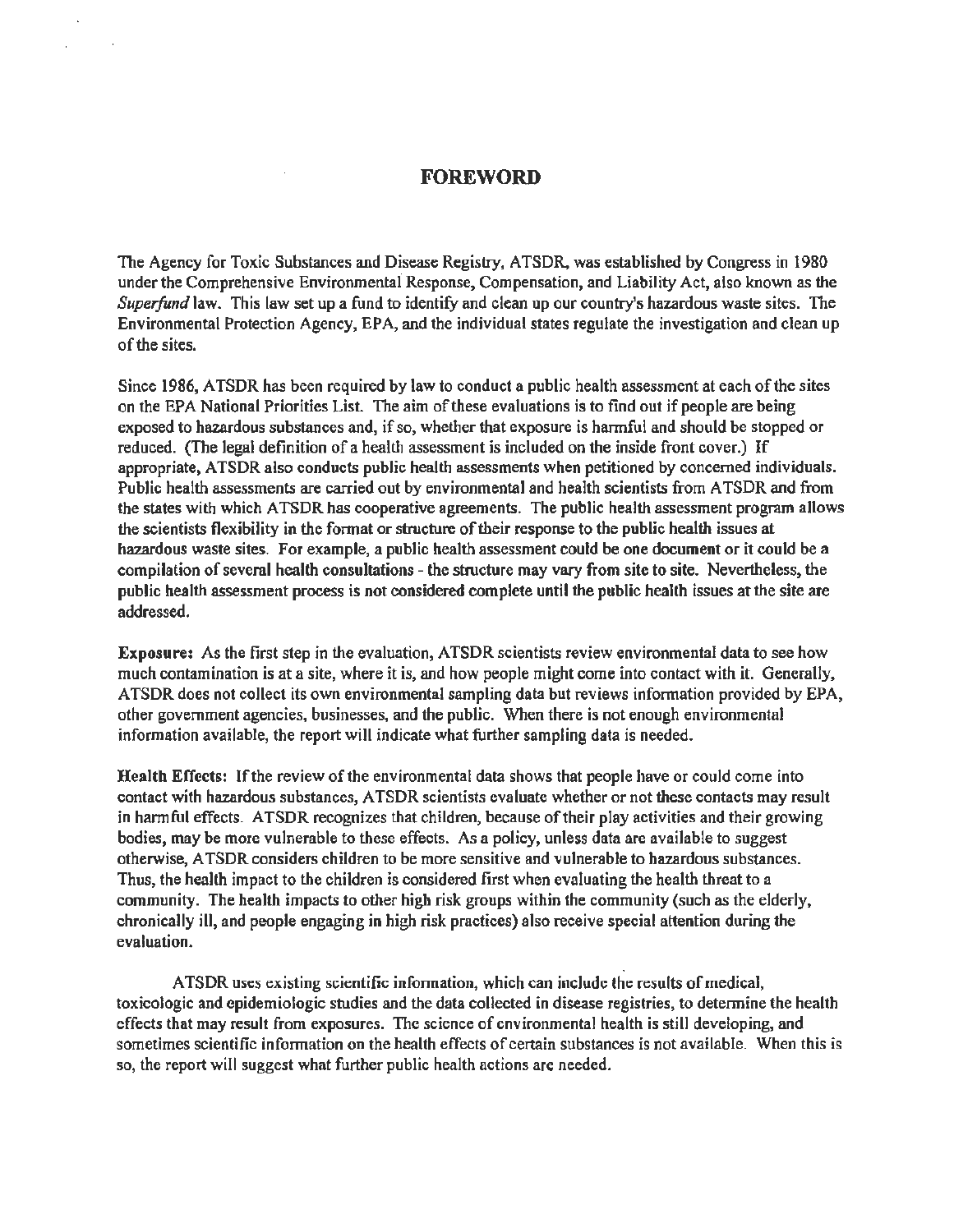Conclusions: The report presents conclusions about the public health threat, if any, posed by a site. When health threats have been determined for high risk groups (such as children, elderly, chronically ill, and people engaging in high risk practices), they will be summarized in the conclusion section of the report. Ways to stop or reduce exposure will then be recommended in the public health action plan.

A TSDR is primarily an advisory agency, so usually these reports identify what actions are appropriate to be undertaken by EPA, other responsible parties, or the research or education divisions of ATSDR. However, if there is an urgent health threat, ATSDR can issue a public health advisory warning people of the danger. A TSDR can also authorize health education or pilot studies of health effects, fullscale epidemiology studies, disease registries, surveillance studies or research on specific hazardous substances.

Interactive Process: The health assessment is an interactive process. ATSDR solicits and evaluates infonnation from numerous city, state and federal agencies, the companies responsible for cleaning up the site, and the community. It then shares its conclusions with them. Agencies are asked to respond to an early version of the report to make sure that the data they have provided is accurate and current. When informed of ATSDR's conclusions and recommendations, sometimes the agencies will begin to act on them before the final release of the report

Community: ATSDR also needs to learn what people in the area know about the site and what concerns they may have about its impact on their health. Consequently, throughout the evaluation process, ATSDR actively gathers infonnation and comments from the people who live or work near a site, including residents of the area, civic leaders, health professionals and community groups. To ensure that the report responds to the community's health concerns, an early version is also distributed to the public for their comments. All the comments received from the public are responded to in the fmal version of the report.

Comments: If, after reading this report, you have questions or comments, we encourage you to send them to us.

Letters should be addressed as follows:

Attention: Chief, Program Evaluation, Records, and Information Services Branch, Agency for Toxic Substances and Disease Registry, 1600 Clifton Road (E-56), Atlanta, GA 30333.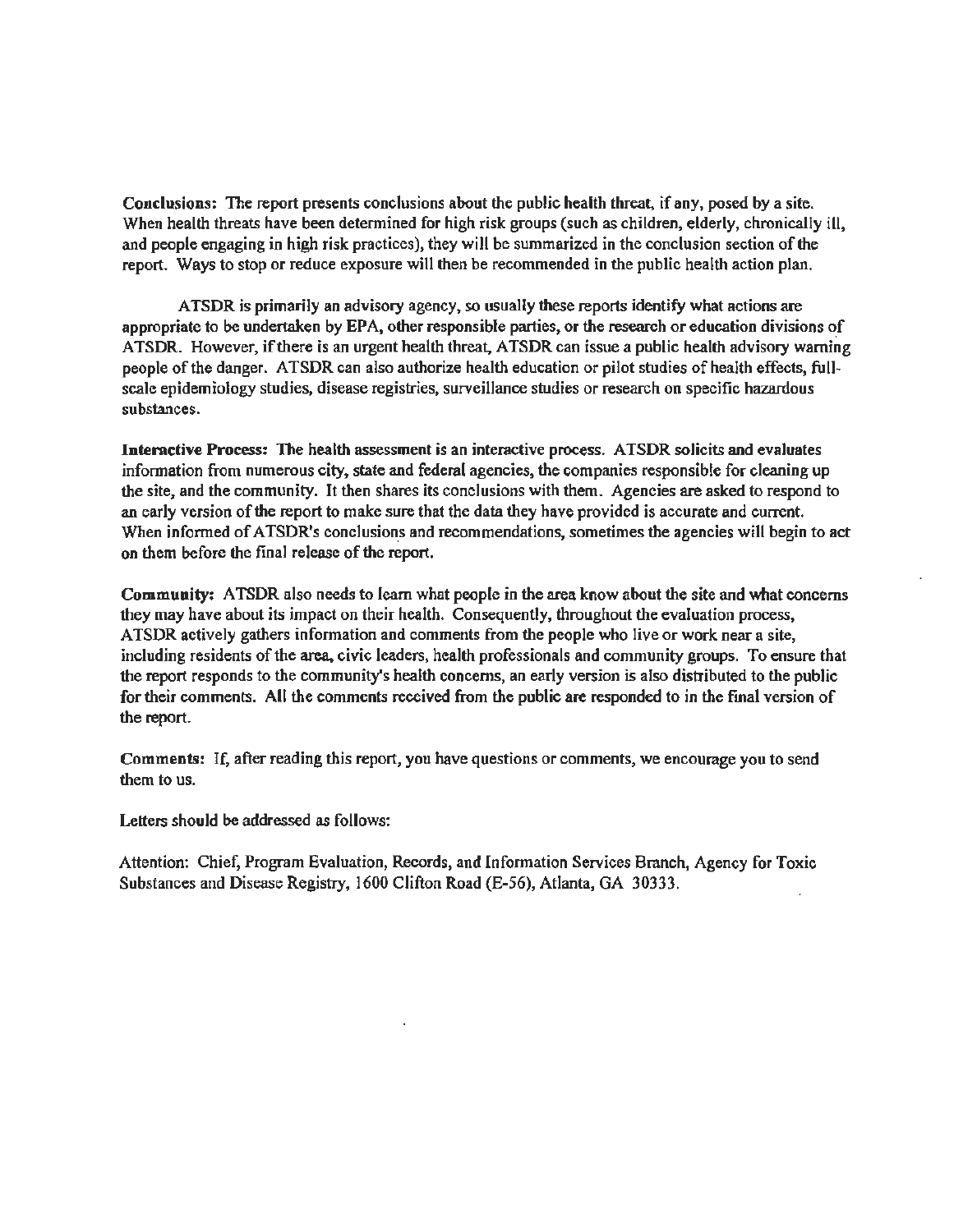$\hat{\boldsymbol{\beta}}$ 

# **Table of Contents**

 $\cdot$ 

| C. Demographics, Land and Natural Resource Use  4 |
|---------------------------------------------------|
|                                                   |
| Environmental Contamination and Other Hazards  5  |
|                                                   |
|                                                   |
|                                                   |
|                                                   |
|                                                   |
|                                                   |
| 19                                                |
|                                                   |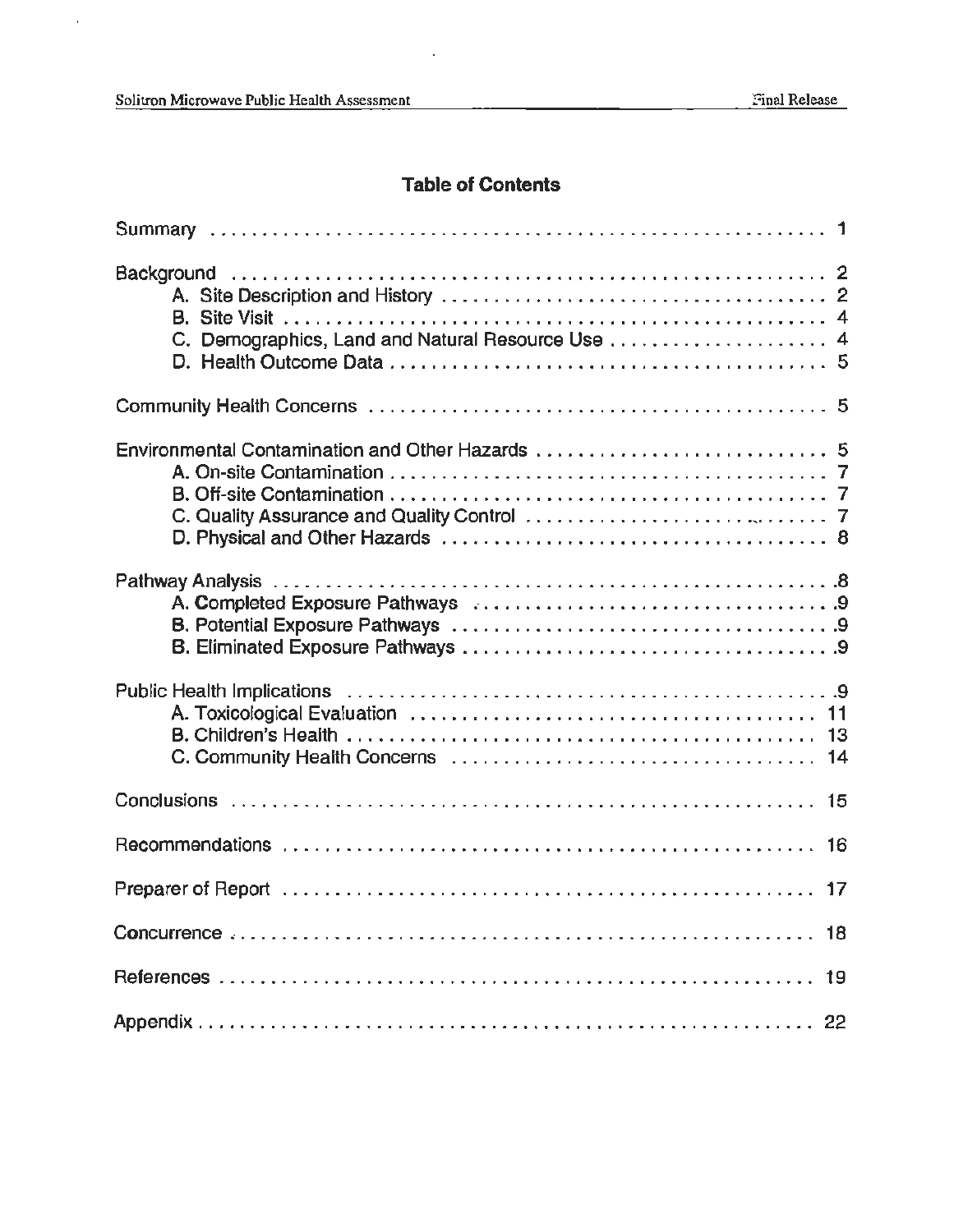#### **Summary**

Solitron Microwave, on Cove Road in Port Salerno, Martin County, Florida, covers approximately 20 acres. Between 1963 and 1987, the General R.F. Fitting Company and Solitron Devices, Inc. manufactured miniature electronic equipment. The facility discarded wastewater in a ditch, in an on-site percolation pond and in underground drains. The site is in a mixed residential and commercial area. On-site surface water, sediment, soil and groundwater are contaminated with metals and organic chemicals. Off-site groundwater is contaminated with metals and organic chemicals.

In this public health assessment, we evaluate the potential for illnesses to be caused by exposure to contaminated surface soil, surface water, sediment, and groundwater. Off-site groundwater and on-site soil are completed exposure pathways. On-site groundwater is a potential exposure pathway. Surface water and sediment are not completed exposure pathways.

Currently the site is a potential public health hazard because people could be exposed in the future to contaminated on-site groundwater. If people install new on-site wells or if contamination moves offsite to private or municipal wells, they could be exposed to the contaminated groundwater. The levels of volatile organic chemicals (VOCs) found in private well water in the past are unlikely to have caused illness. The buildings on this site are not secure and there are no hazardous waste warning signs.

We recommend the Martin County Health Department continue to identify and sample private wells northeast of the site. We recommend government officials continue to inform residents northeast of the site of the potential public health threat resulting from contamination from the site migrating to private or municipal wells. We recommend the maintenance of security around the site to reduce the risk of physical hazards and post hazardous waste warning signs.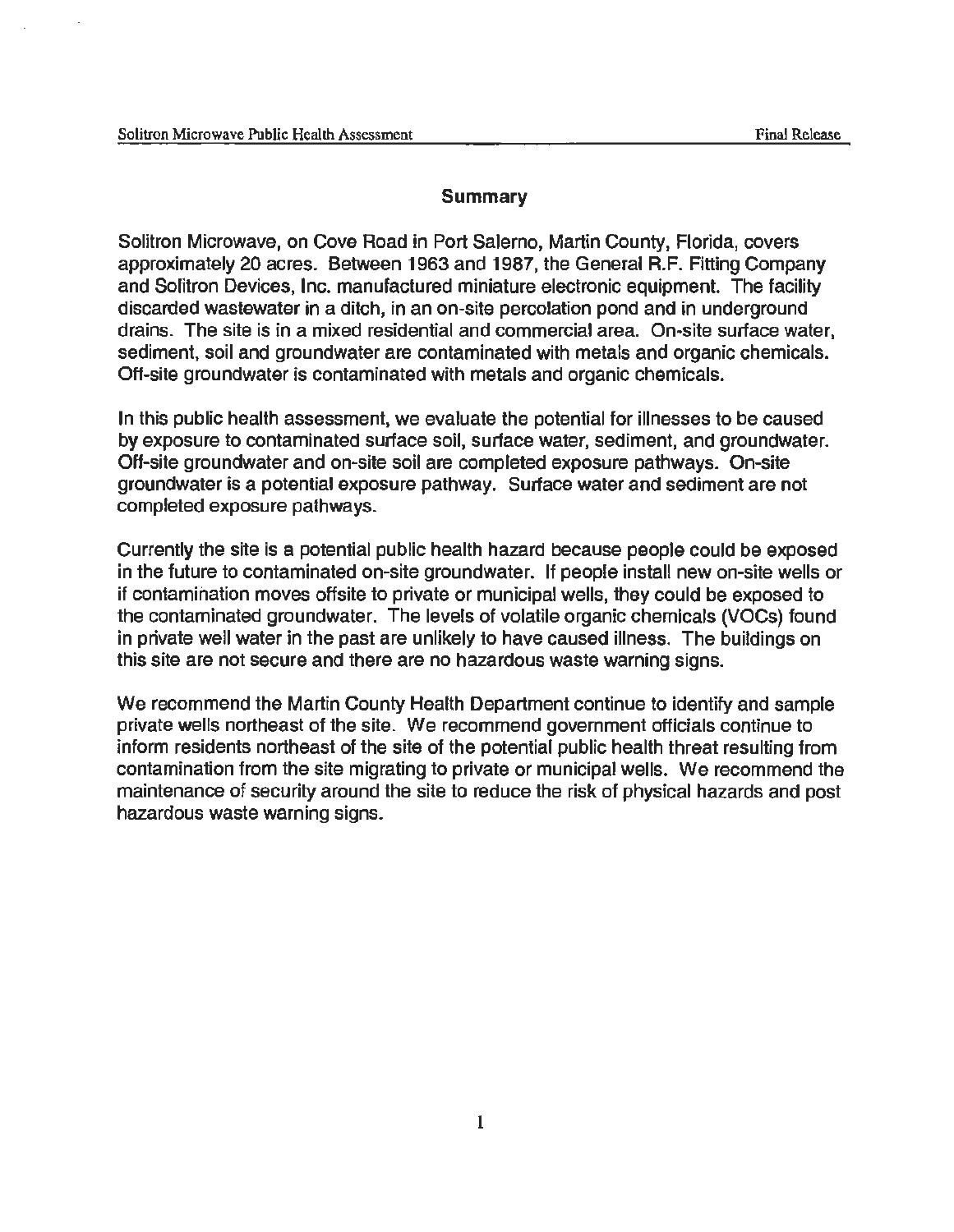#### **Background**

In this public health assessment, the Florida Department of Health (FDOH) in cooperation with the Agency for Toxic Substances and Disease Registry (ATSDR), evaluates the public health significance of the Solitron Microwave site. Specifically, FDOH decides whether illness is possible from exposure to levels of contaminants at the site and recommends actions to reduce or prevent these illnesses. FDOH has not previously reviewed any data for this site. The Comprehensive Environmental Response, Compensation and Liability Act of 1980 (CERCLA or Superfund). authorizes the ATSDR to conduct public health assessments at hazardous waste sites. The ATSDR, in Atlanta, Georgia, is a federal agency within the U.S. Department of Health and Human Services.

## A. Site Description and History

In March 1998, the Environmental Protection Agency, (EPA) proposed the Solitron Microwave site to the Superfund National Priorities List. Solitron Microwave, on Cove Road in Port Salerno, Martin County, Florida, encompasses approximately 20 acres (See Figure 1). Beginning in 1963, the General R.F. Fitting Company occupied the site. They manufactured electronic equipment. In 1968, Solitron Devices, Inc. bought the site and until 1987 also manufactured miniature electronic equipment (EPA 1998a). From about 1964 to 1970, the facility discarded wastewater in the Cove Road ditch, a "more or less natural ditch" which ran into the north-south creek, east of the building. After 1971, the ditch flowed beneath the Cove Road by way of a culvert (FDER 1991). They treated wastewater in the wastewater treatment area, behind the building, then discarded it in an on-site percolation pond. They discarded water from sinks inside the building in underground drains in the northeast part of the site (EPA 1998a). Currently, the site is vacant (See Figure 2 &3).

In 1983, Florida Department of Environmental Protection (FDEP) site inspectors noted leaking pipes and contaminated soil. In February 1985, the EPA conducted a Site Screening Investigation. They found organic and metal compounds in the groundwater, surface water, soil and sediment. (EPA 1998a). In 1989, the FDEP investigated groundwater and soil contamination in the Contamination Assessment Report. They found organic compounds primarily in the surficial aquifer, above 75 feet. They did not find soil contamination above screening levels (FDER 1989).

In late 1988 and early 1989, the EPA found elevated levels of perchloroethylene, trichloroethene, trichloroethane, xylene, acetone, vinyl chloride, methylene chloride and 1, 1-dichloroethene in the surficial aquifer under the site above the maximum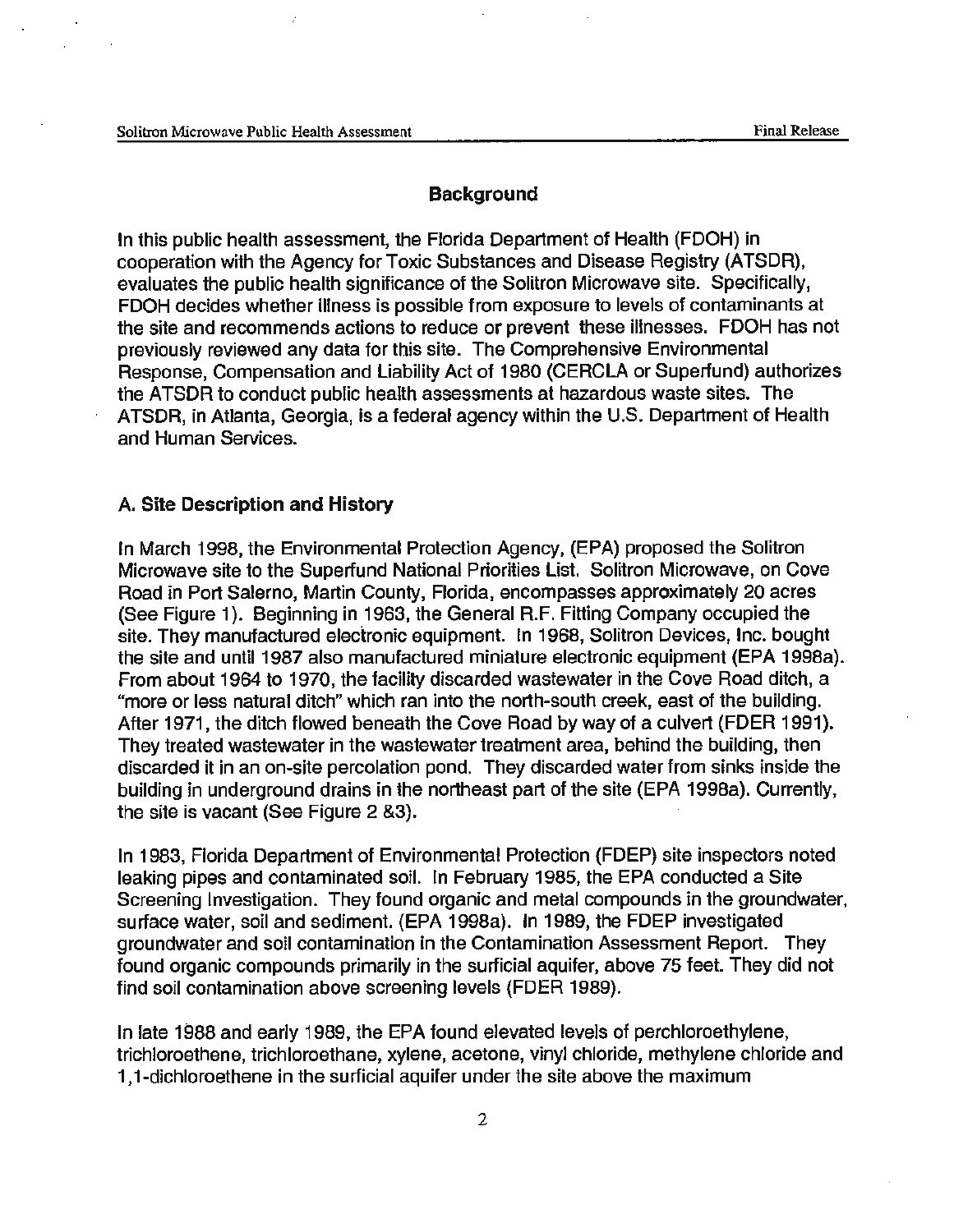contaminant levels (MCLs; EPA 1998a). In 1990, Solitron dug up sediment from the pond. They piled it and covered it with a plastic sheet, however, records do not indicate if the sediment was piled and covered onsite or offsite (EPA 1998b).

In February 1991, FDEP investigated on-site and off-site contamination in Phase II of the Contamination Assessment Report for the Solitron Microwave Site. They found groundwater contaminated with VOCs moved north and offsite and north to Grant Street and east just beyond Ebb Tide Avenue (FDER 1991).

Between 1991 and 1993, the Martin County Health Department (CHD) periodically sampled nearby private wells. They found vinyl chloride in six out of twenty-two of these wells above the MCL (Washam 1998). From February 1992 to April 1993, Solitron provided bottled water to nearby residents with contaminated private wells (EPA 1998). In 1994, they also funded a water main to the neighborhood and municipal water hookups for private wells with levels of contaminants above the MCL (FDER 1991).

In 1995, the Martin CHD continued periodic sampling fifty of nearby private wells. They identified groundwater contamination north of Cove Road but not south of Cove Road (personal communication with Martin CHD Environmental Health Director, January 15, 1999). Residents with contaminants above the MCLin their private well water were hooked up to municipal water (Washam 1998).

In August 1998, the Martin CHD found two more private wells out of twenty-nine wells had vinyl chloride above the Maximum Contaminant Level (MCL). They found trace levels of vinyl chloride or other chemicak and metals in sixteen wells. In December 1998, the Martin CHD requested FDEP connect these homes with vinyl chloride in their well water above the MCL to a municipal water supply. The Martin County Health Department plans to periodically resample private wells and other homes in the area (Letter to Russ Blackburn from Robert Washam 1998).

In 1998, the EPA investigated three areas of potential contamination: the wastewater treatment area, the percolation pond and the septic fields (See Figure 4). The surface water from the pond is contaminated with nickel. The surficial aquifer under the northern portion of the site is contaminated with organic chemicals and metals. Metals, however, are also present in background groundwater and soil samples (EPA 1998a).

On March 3, 1998, the EPA proposed the site to the National Priorities List as a Superfund Site.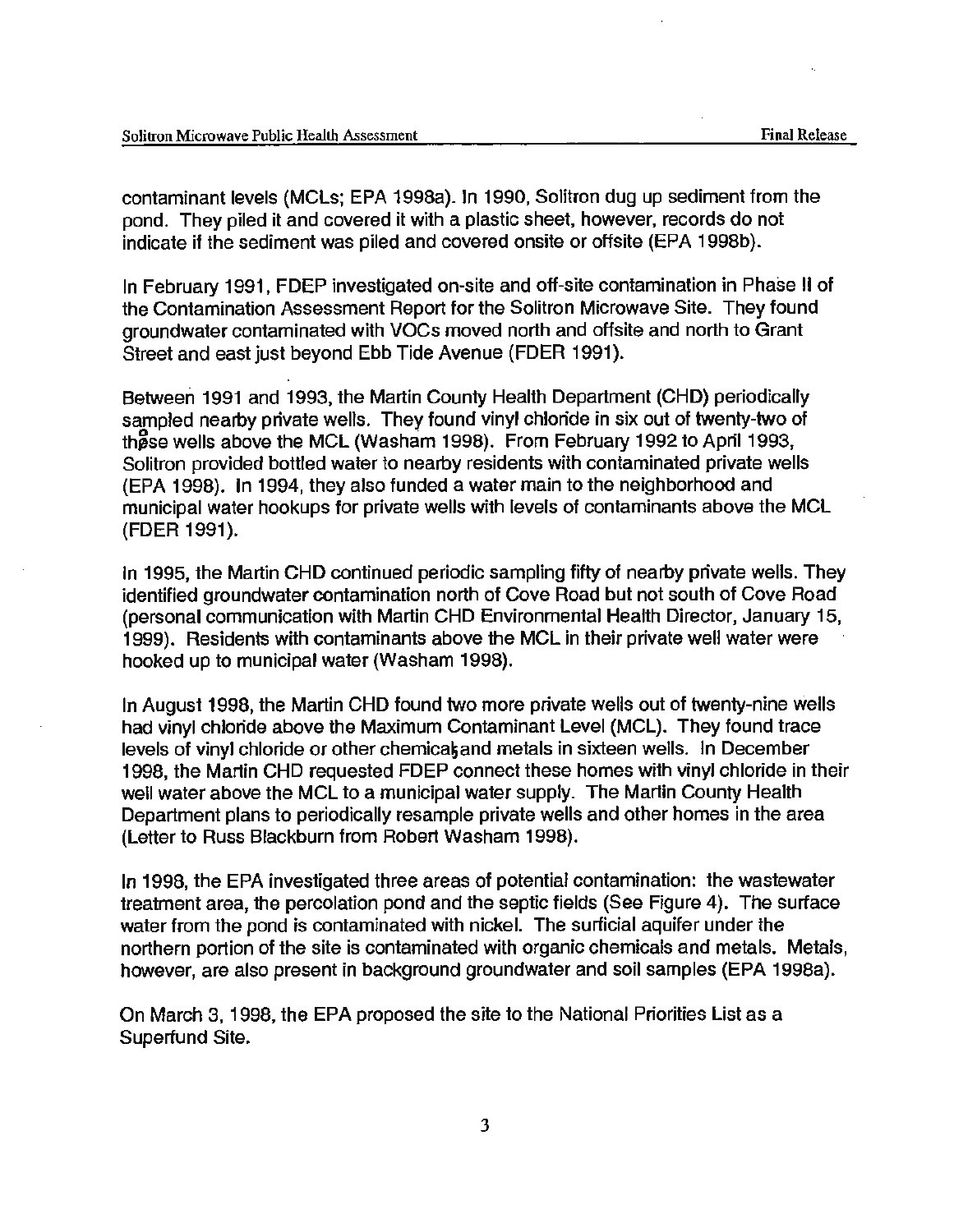#### · B. Site Visit

Julie Smith of the FDOH, Bureau of Environmental Toxicology visited the site June 18, 1998. The site is on Cove Road in a mixed residential and commercial area of Port Salerno. The property is vacant and a chain link fence lines the front of the property. The site is not posted with warning signs. A path leads from the sidewalk around the fence onto the property. The building onsite is abandoned and the door does not lock. Trash, clothes, and graffiti are evidence people have access to the building and homeless people might be living onsite. The property around the building is grassy with palm trees and shady dirt roads. People frequent the area as evidenced by trash and clothes. Several dirt paths lead onto the property. The pond in front of the building is swampy and home to turtles.

A church and a junk yard are directly across the street. A neighborhood of single family homes with some having private wells is across the street to the northeast. The neighborhood is middle to low income. A swampy creek is on the east edge of the neighborhood. The Lil Saints gas station is north east of the site (See Figure 3).

#### C. Demographics, Land Use and Natural Resource Use

About 6, 760 people live within one mile of the site. Five-thousand and forty-four residents are white and 525 are black. Six-hundred and sixty-eight are less than six years old and 1,139 are over the age of sixty-five. There are 1,531 women of childbearing age (Bureau of Census 1990).

A 1989 survey identified ten public wells, two irrigation wells and two U.S. Geological Survey wells within a 1/2 mile radius of the site (FDER 1989). The Martin County Utilities has five wells within 4000 feet south of the facility. They blend water from these five wells with twenty other wells. This system serves about 53,544 people (Kristiansen 1997). There are sixty-four known private wells within a 1 mile radius of the pond serving about 145 people (EPA 1998b). The EPA has sufficient evidence to assume the private wells are in the surficial aquifer (FDER 1989). The surficial aquifer is the principal source of drinking water in Martin County. The surficial aquifer flows north-north east toward the Manatee Pocket- Manatee Creek (EPA 1998b).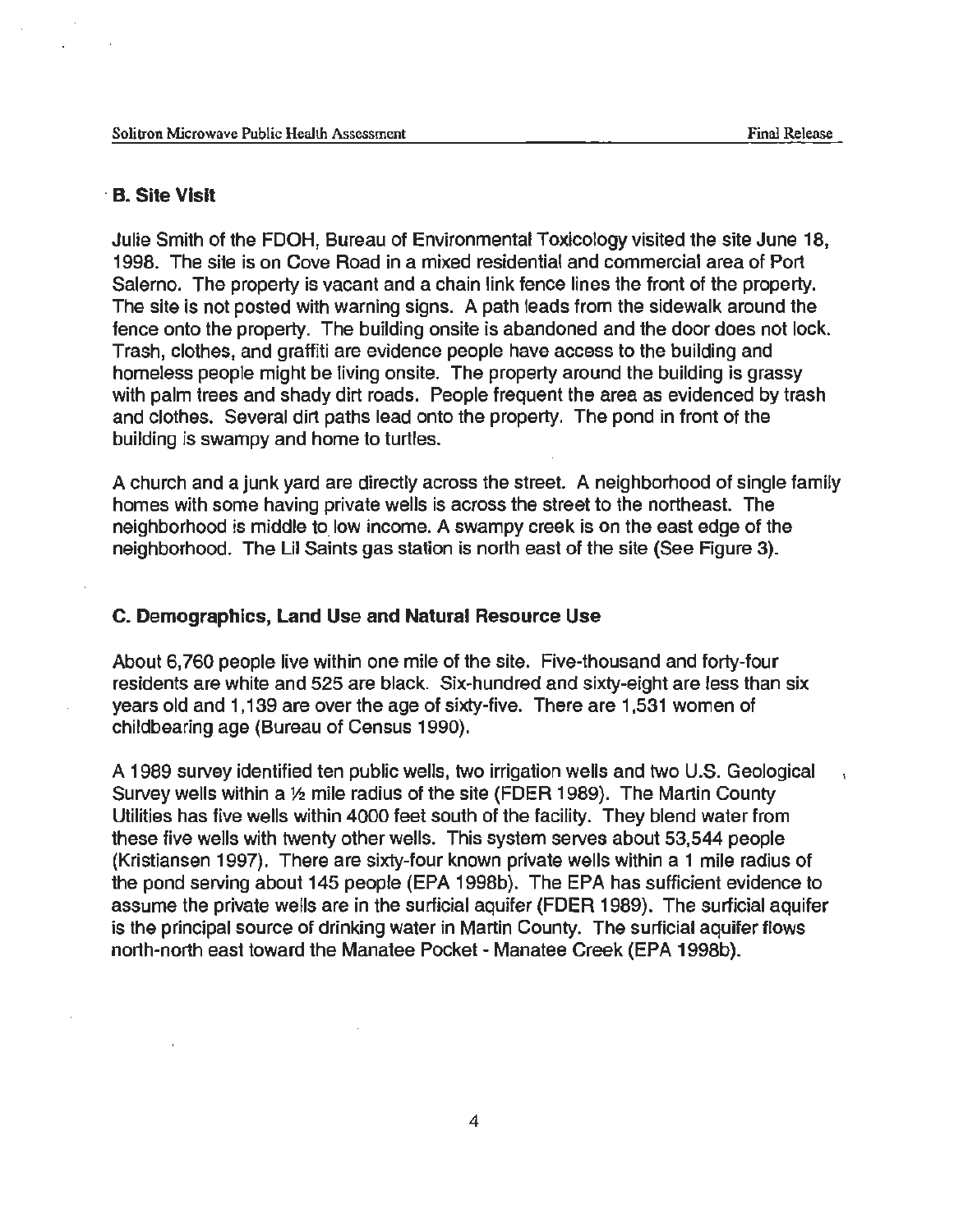## **D. Health Outcome Data**

We did not evaluate health outcome data for the community around this site. We do not have health-outcome databases capable of searching for effects in such a small population/geographical area. If future environmental investigations find larger areas of exposed populations, we will evaluate health outcome data as considered appropriate.

## **Community Health Concerns**

Some community members are concerned about the quality of their private well water. In June 1999, the FDOH held a public availability session and collected health concerns from nearby residents. These concerns are described in the section Community Health Concerns on page 14.

## **Environmental Contamination and Other Hazards**

In this section, we review the environmental data collected at the site, evaluate sampling adequacy, and select contaminants posing the greatest threat to health (contaminants of concern). We select contaminants of concern based on the following factors:

- 1. Concentrations of contaminants on and off the site: we eliminate contaminants from further consideration if the concentrations are below standard ATSDR. comparison values. This is necessary to assess the public health risk to all contaminants detected, whether site-related or not. We also eliminated contaminants that are essential human nutrients present at low concentrations. Examples of these chemicals are iron, magnesium, calcium, potassium and sodium.
- 2. Field data quality, laboratory data quality, and sample design.
- 3. Community health concerns.
- 4. For complete and potential exposure pathways, we compare maximum concentrations at the site with published ATSDR standard comparison values. The ATSDR's published standard comparison values are media-specific concentrations used to select contaminants for further evaluation. They are not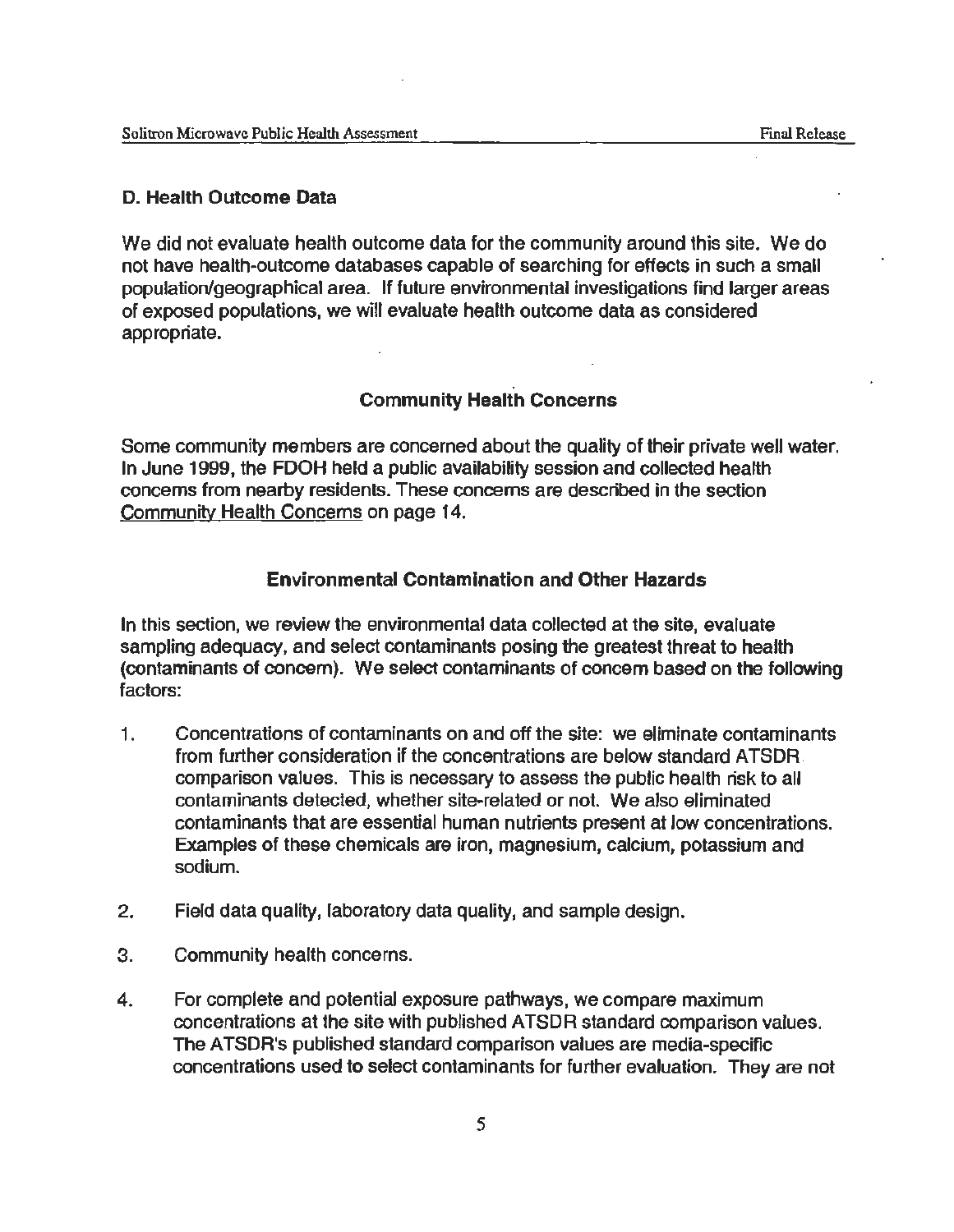used to predict health effects or to set clean-up levels. Contaminants with media concentrations above an ATSDR standard comparison value do not necessarily represent a health threat, but are selected for further evaluation. Contaminants with concentrations below an ATSDR standard comparison value are unlikely to cause illness and are not evaluated further, unless the community has specific concerns about the contaminant.

5. For complete and potential exposure pathways, we compare maximum concentrations with toxicological information including ATSDR toxicological profiles. These profiles are chemical specific and summarize toxicological information found in the scientific literature.

We used the following ATSDR standard comparison values (ATSDR 1998a), in order of priority, to select contaminants of concern:

- 1. EMEG--Environmental Media Evaluation Guide- ATSDR derived the EMEG from the ATSDR's Minimal Risk Level (MRL) using standard exposure assumptions, such as drinking two liters of water per day and body weight of 70 kg (150 pounds) for adults. MRLs estimate how much contaminant a person could consume without increasing the risk of non-cancer illness, generally for a year or longer.
- 2. GREG--Cancer Risk Evaluation Guide--ATSDR calculated CREGs from the EPA's cancer potency factors, the contaminant concentration they estimated to result in no more than one excess cancer per one million persons exposed over a lifetime.
- 3. RMEG--Reference Dose Media Evaluation Guide--ATSDR derived RMEGs from the EPA's Reference Dose (RfD) using standard exposure assumptions. RfDs estimate how much contaminant a person could consume without increasing the risk of non-cancer illness, generally for a year or longer.

Identifying a contaminant of concern in this section does not necessarily mean that exposure will be associated with illnesses. Identification serves to narrow the focus of the public health assessment to those contaminants most important to public health. We evaluate the contaminants of concern in subsequent sections and decide whether exposure has public health significance.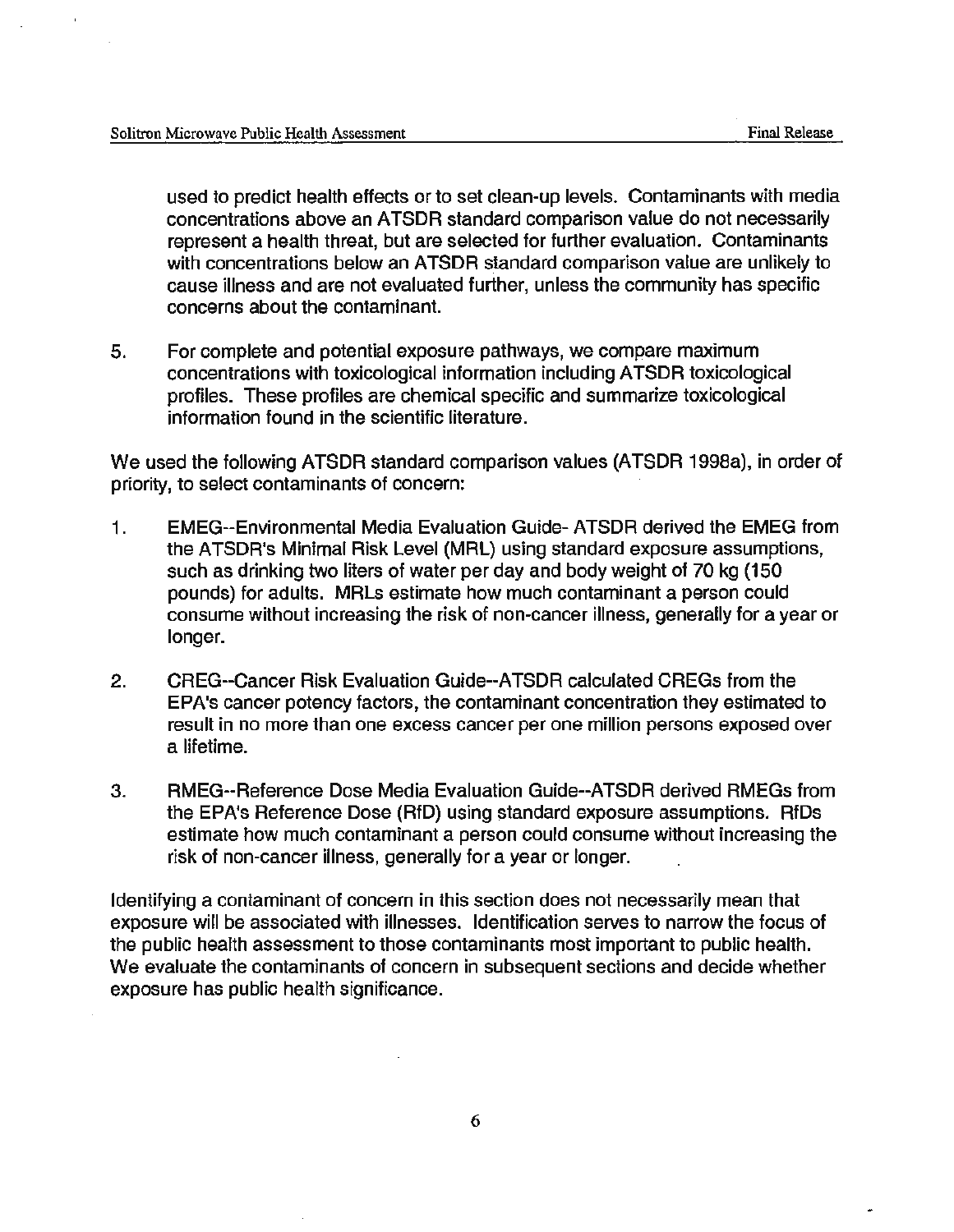## A. On-site contamination

The on-site groundwater is contaminated with vinyl chloride, 1, 1-dichloroethene, perchloroethylene, trichloroethane, barium, beryllium, cadmium, chromium, copper mercury, nickel, selenium, carbon tetrachloride above ATSDR screening levels. Lead, aluminum, and 1, 1-dichloroethane were also detected in the groundwater but ATSDR does not have screening values for these compounds (see Table 1). The EPA detected the highest level of chromium in the sample termed the 'background sample' that was collected on-site behind the south-west corner of the Solitron building (groundwater flows north-northeast).

Copper and aluminum were also detected in soil, but ATSDR does not have screening values for these compounds (See Table 2). These metals were above background values (ATSDR 1992).

The surface water from the pond is contaminated with nickel. Sediment from the pond remaining after remediation was not contaminated.

#### B. Off-site contamination

In February 1991, the Martin CHD found contaminated groundwater had moved offsite to the residential area north-northeast of the site. Off-site groundwater is contaminated with vinyl chloride, arsenic, perchloroethylene, trichloroethene, copper and lead above ATSDR screening levels. Aluminum was also detected but ATSDR does not have a screening value for this chemical (See Table 3; Washam 1998).

### C. Quality Assurance and Quality Control

In preparing this public health assessment, we relied on the existing environmental data. We assumed consultants who collected and analyzed these samples followed adequate quality assurance and quality control measures concerning chain-of-custody, laboratory procedures, and data reporting. The completeness and reliability of the referenced information determine the validity of the analyses and conclusions drawn for this public health assessment. The available quality assurance and quality control information is presented below.

The FDEP reviewed and approved the 1987 Contamination Assessment Plan and the Quality Assurance Project Plan by Enviropact, Inc. Enviropact conducted the 1989 and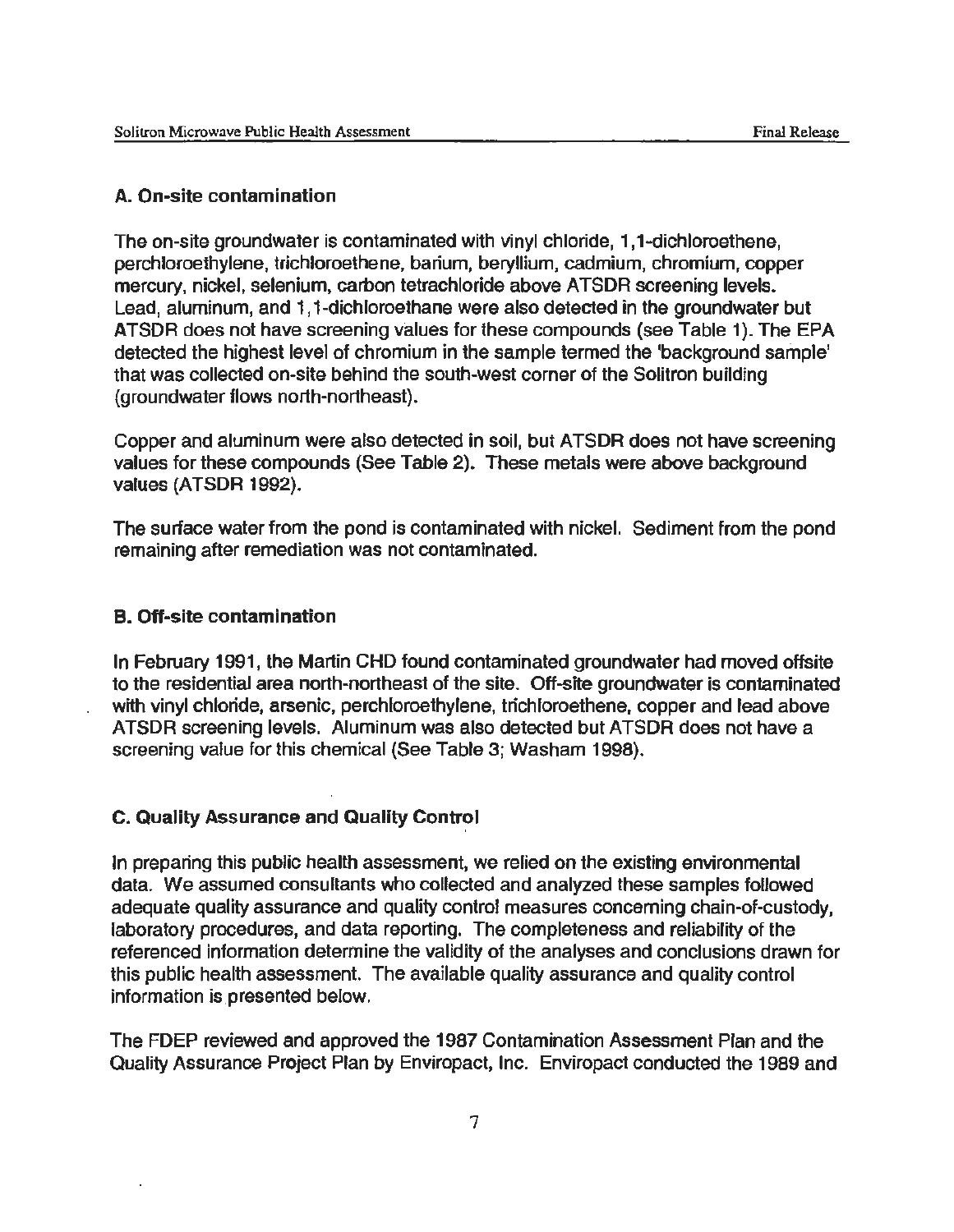1991 Contamination Assessment Reports for FDEP. FDEP does not require further validation for the Contamination Assessment Reports (Kristiansen 1995).

. The Martin County Health Department followed all quality assurance and quality control (QA/QC) procedures for testing of private wells in 1991. The supervisor verified the samples for adherence to protocol and established acceptable QC ranges (Arms 1993).

### **D. Physical and Other Hazards**

The Solitron Building doors are not closed or locked and access to the site is not restricted. There are no warning signs around the property. Equipment in the building may present a physical hazard. People may trip over debris inside the dark building.

#### **Pathway Analysis**

The amount of contact people have with hazardous substances is essential to assessing the public health significance of a contaminant. Chemical contaminants in the environment have the potential to harm human health, but only if people have contact with those contaminants.

An exposure pathway is the way an individual contacts contaminants. To decide whether nearby residents have contacted contaminants at the site, we looked at the human exposure pathways. An exposure pathway has five elements: The first element is an original contamination source, like an industrial site. The second element is an environmental media, like air or groundwater, that moves contamination from the source to a place where people can contact the contamination. The third element is a place where people could contact the contaminated soil or groundwater, like topsoil or a drinking water well. The fourth element is the exposure route, like drinking contaminated water or touching contaminated soil. The fifth element is a group of people who can potentially come in contact the contamination, like people living or working near the contaminated site.

We eliminate an exposure pathway if at least one element is missing and will never be present. For completed pathways, all five elements exist and exposure to a contaminant has occurred, is occurring, or will occur. For potential pathways, exposure to a contaminant could have occurred, could be occurring, or could occur in the future.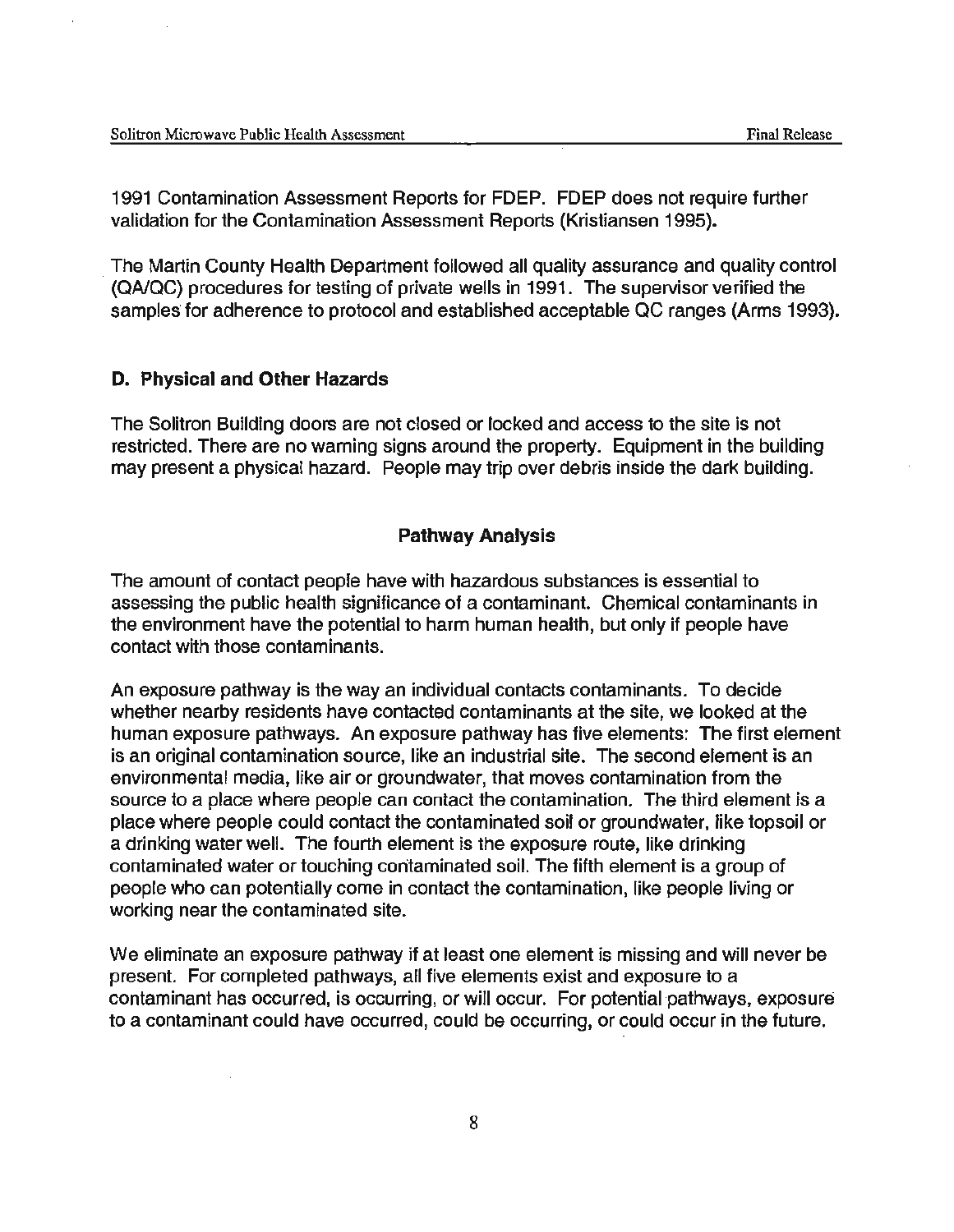The public health findings for the community surrounding the site are based on identification of past, present, and future exposure pathways. We identified exposure pathways that are significant to public health in this assessment (See Table 4).

## A. Completed Exposure Pathways

The site visit revealed evidence of trespassers on the property, gaps in the fence and possibly homeless people living in the buildings. It is likely that in the past, people trespassing on this site or homeless people came into contact with contaminated soil. Since site access is unrestricted, it is likely that site trespassers are currently being exposed. If site access is not restricted, it is likely that trespassers will continue to be exposed in the future.

Nearby residents may have been exposed to chemicals from this site in their well water. The Martin County Health Department has identified private wells with levels of organic chemicals above standards.

#### B. Potential Exposure Pathways

People could be exposed in the future to chemicals from this site if they drill new wells into the contaminated aquifer onsite.

People could be exposed in the future to chemicals from this site if contaminated groundwater migrates to their existing wells.

#### C. Eliminated Exposure Pathways

Surface water and sediment are not likely exposure pathways. It is extremely unlikely that a person would drink from or swim in the on-site ponds with any frequency.

#### Public Health Implications

In this section we will discuss how and when people contact contaminants and the public health implications of those exposures. We estimated an exposure dose of each contaminant a child (for potential non-cancer effects) and adult (for potential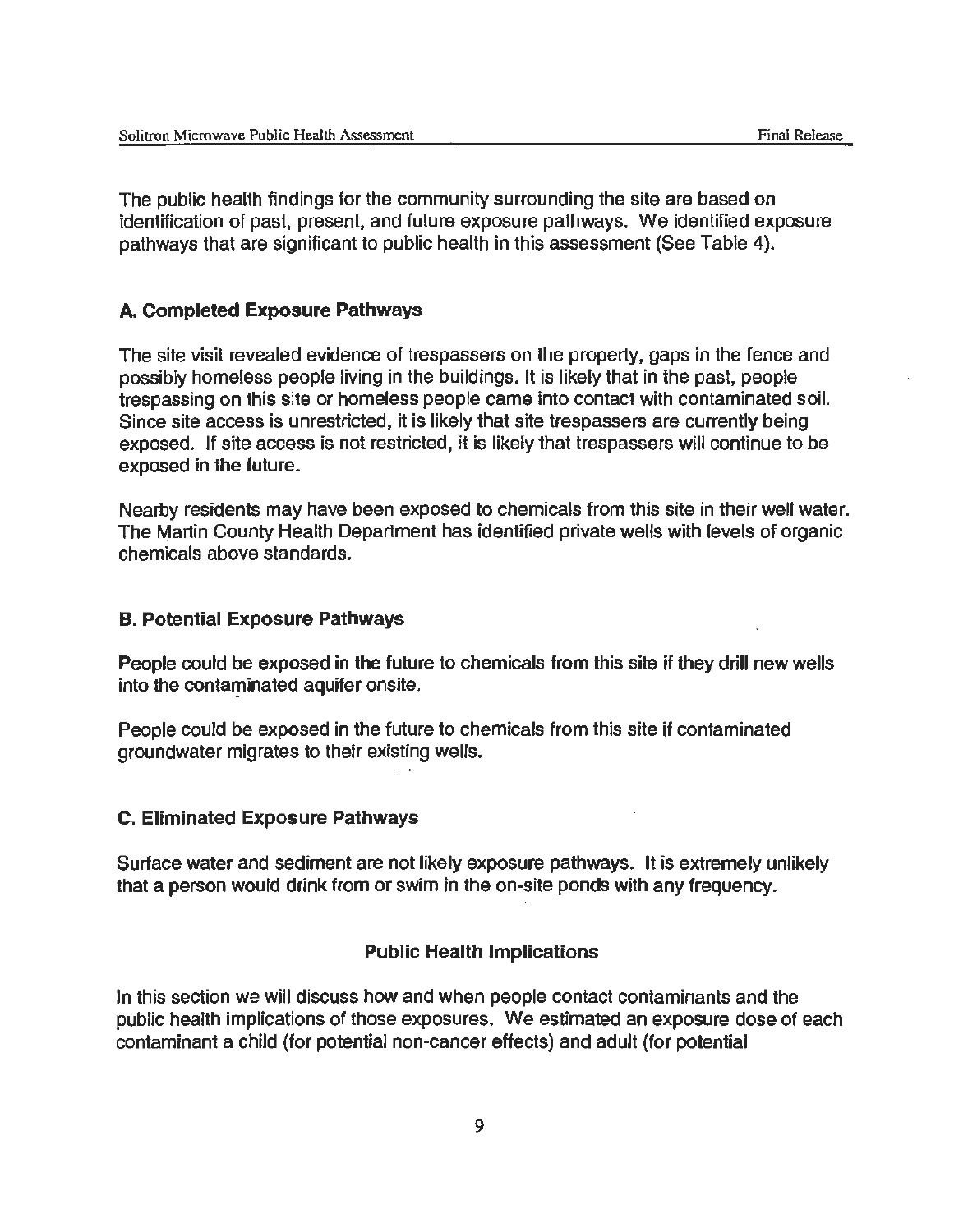carcinogenic effects) might receive by coming into contact with contaminated surface soil.

For noncancerous contaminants, we estimate the dose an elementary school child would receive if he or she came into contact with soil almost daily because it is the most conservative exposure scenario. By using the most conservative exposure scenario, we will nonetheless overestimate risk, but we will be sure to protect all individuals, even overtly sensitive individuals, for example, very young and very old people, people with nutritional deficiencies, chronic illnesses, immune system deficiencies or substance abuse.

In surface soil, we estimated the dose that an elementary school child, weighing 24 kilograms (50 pounds), would receive by incidentally eating 200 milligrams of contaminated surface soil or about one-half liter of contaminated water per day, 350 days a year for six years (EPA 1989b).

For groundwater exposure, we estimated the dose for children drinking about one-half liter of water per day. Children represent a sensitive sub population. Exposures that are protective of children are most likely protective of adults.

For carcinogenic compounds, we estimated an exposure dose that an adult, weighing 70 kilograms (150 pounds), would receive over a lifetime (70 years)" of incidentally ingesting 1 00 milligrams of surface soil a day or drinking two liters of contaminated water per day, 350 days out of the year (Risk Assistant, 1994).

To evaluate each contaminant, we compared our exposure estimate with ATSDR and EPA health guidelines. These health guidelines help us screen the contaminants that require further investigation. These values alone, however, cannot determine a particular contaminant's potential health threat. If exposure estimates were less than the health guideline, we did not evaluate the contaminant further. If exposure estimates exceeded the health guideline or if no health guideline existed, we then compared exposure estimates with doses in human or animal studies and described the results.

For noncancerous contaminants, we compared our exposure estimate with health guidelines such as ATSDR's Minimal Risk Level (MRLs) and EPA's Reference Doses (RfDs). RfDs and MRLs estimate the daily exposure dose a person can tolerate without becoming sick over a specified length time (EPA 1989a). We used long-term exposure MRLs before intermediate duration MRLs, if both existed. We used intermediate duration MRLs before short-term exposure MRLs, if both existed, because our exposure estimates are based on a longer term exposure.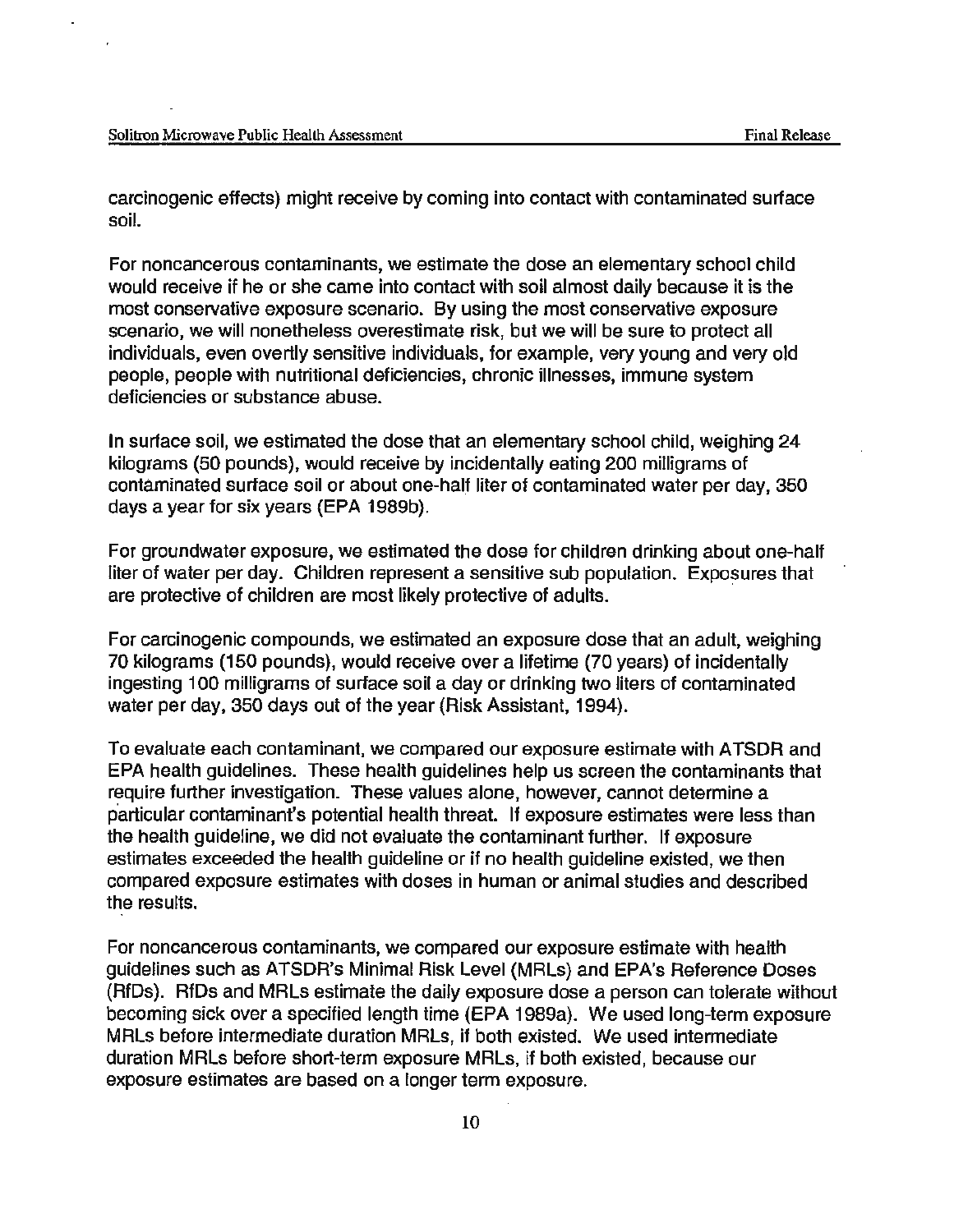For cancerous contaminants, we compared our exposure estimates with EPA's cancer potency factors. We used a potency factor to estimate an upper-bound probability of an individual developing cancer from a lifetime of exposure to a particular level of a potential carcinogen (ATSDA 1992a). These estimates are based on the assumption that there is no safe level of exposure to a carcinogenic contaminant. Each exposure carries some degree of risk, no matter how small. Therefore, we define 'safe exposure' as a reasonable or acceptable degree of risk (for example, one in one million) rather than zero (Williams 1985). To err on the side of safety, these estimates may overestimate the risk associated with cancer. When examining cancer risks, it is important to recognize the background cancer rate in United States is about 25% or 25 in 100 (ATSDA 1993a). If we add a one-in-a million additional cancer risk to the background risk, the risk increases to 25.0001% cancer risk. This means we expect 25.00001 people out of 100 (similarity, 25,000,001 cancers in 1 00,000,000) in a population will get cancer.

#### A. Toxicological Evaluation

#### Non-Cancer Section

#### **Onsite**

We do not expect any non-cancer illness from exposure to contaminated on-site soil.

We do not expect any non-cancer illness from potentially drinking on-site groundwater contaminated with acetone, lead, aluminum, 1, 1-dichloroethene, perchloroethylene, trichloroethene, barium, beryllium, cadmium, copper, mercury, nickel, selenium, carbon tetrachloride or 1,1-dichloroethane. Our estimated dose from all of these contaminants was below their MAL or AfD. For those contaminants without an MAL or AfD, our estimated dose was far below the dose causing illness in humans or animals (ATSDA 1997a, ATSDA 1997b, ATSDA 1992b, ATSDA 1993c, ATSDA 1990, ATSDA 1997c, ATSDA 1997d).

Vinyl chloride and chromium had concentrations were above standard comparison values. We evaluated these contaminants further.

Vinyl chloride is a colorless gas but it can also dissolve in water . . It has other names such as chloroethene, chloroethylene, ethylene monochloride and monochloroethylene. Vinyl chloride at the Solitron Microwave site came from the breakdown of other substances that Solitron used in the manufacturing process (ATSDA 1997e).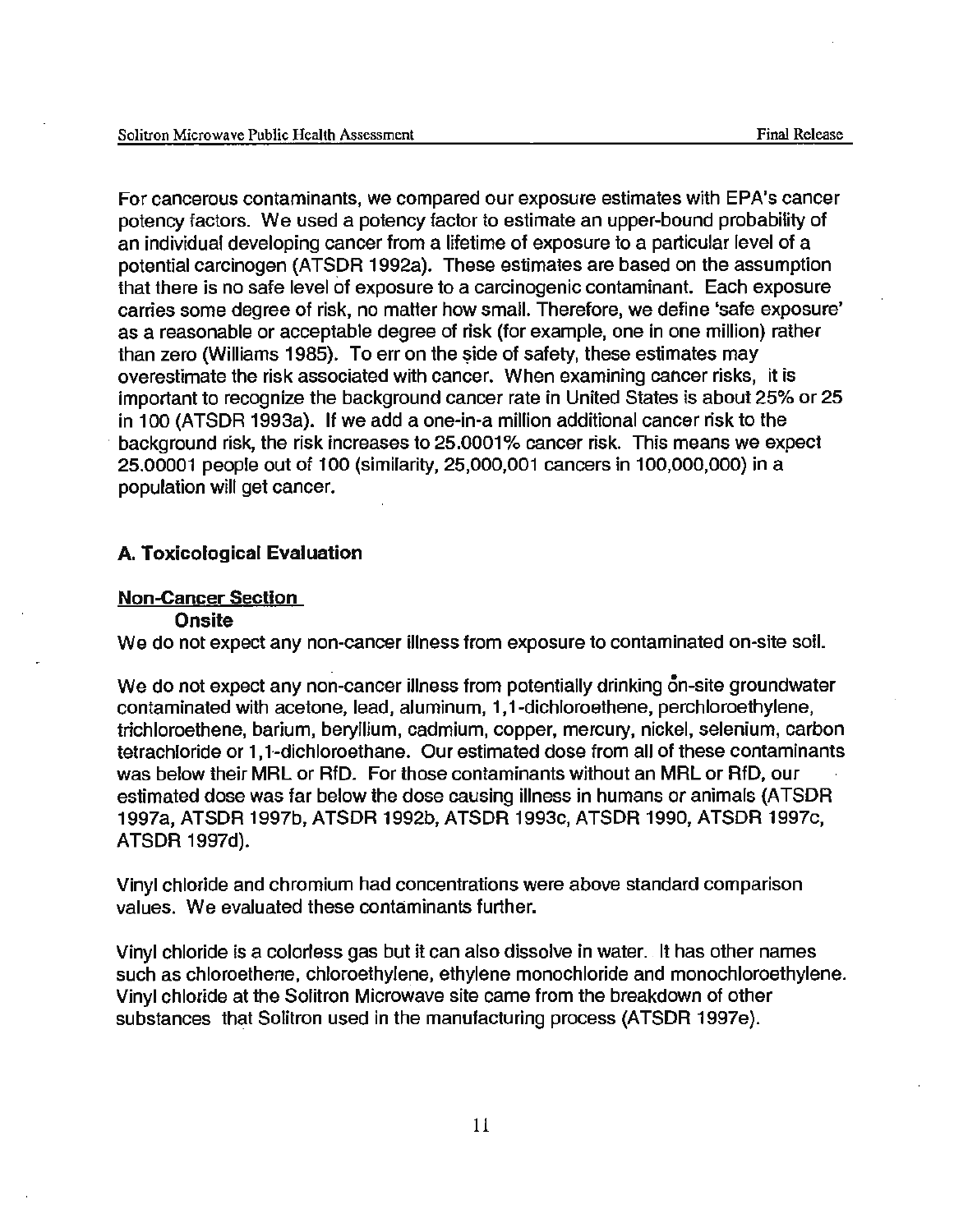We estimated the dose of vinyl chloride that a child would receive if they potentially drank contaminated on-site groundwater. Our estimated dose is above the MRL and 3.3 times higher than the level that caused cellular changes in animal livers. If children drink this water, we would expect cellular changes in their livers. However, there is no evidence anyone drank this water in the past and we do not expect anyone to drink onsite groundwater in the future.

Chromium is a naturally occurring element found in rocks, soil, plants and animals. Certain types of chromium are essential for body functioning (ATSDR 1993b).

We estimated the dose of chromium that a child would receive if they potentially drank contaminated on-site groundwater. Our estimated dose is slightly above the level that caused oral ulcer, diarrhea, abdominal pain, indigestion, vomiting, problems with blood cells and dermatitis in people (ATSDR 1993b). If children drink this water, we would expect these illnesses. However, there is no evidence anyone drank this water in the past and we do not expect anyone to drink on-site groundwater in the future.

#### Off-site

We do not expect any non-cancer illness from off-site private drinking water contaminated with lead, aluminum, arsenic, perchloroethylene, trichloroethene, or copper. Our estimated dose from all of these contaminants was below our Minimal Response Level (MRL) or EPA's reference dose (RfD). For those contaminants without a MRL or RfD, our estimated dose was far below the dose causing illness in humans or animals (ATSDR 1997a, ATSDR 1997b, ATSDR 1990).

We do not expect any illness from the levels of vinyl chloride found in private wells. From the highest level of vinyl chloride found in one drinking water well, we estimated the dose that a child would receive. Our estimated dose is 82 times higher than ATSDR's MRL for chronic exposure. This MRL was based on a dose given to rats for almost three months who developed changes in their liver cells (basophilic foci of cellular alteration). This dose is multiplied by 1 ,000, as a safety factor, to develop the MRL. Our estimated dose is ten times lower than the dose causing cellular changes in animals. Our estimated dose of vinyl chloride is slightly higher than the level people may receive from drinking water from pipes made from PVC (polyvinyl chloride; ATSDR 1997e). Since the dose of vinyl chloride is below the level that caused an effect in animals, since only one well had this high level of vinyl chloride, and since residents with contaminated private wells were given bottled drinking water soon after contamination was identified, we do not expect any illnesses from vinyl chloride in private wells.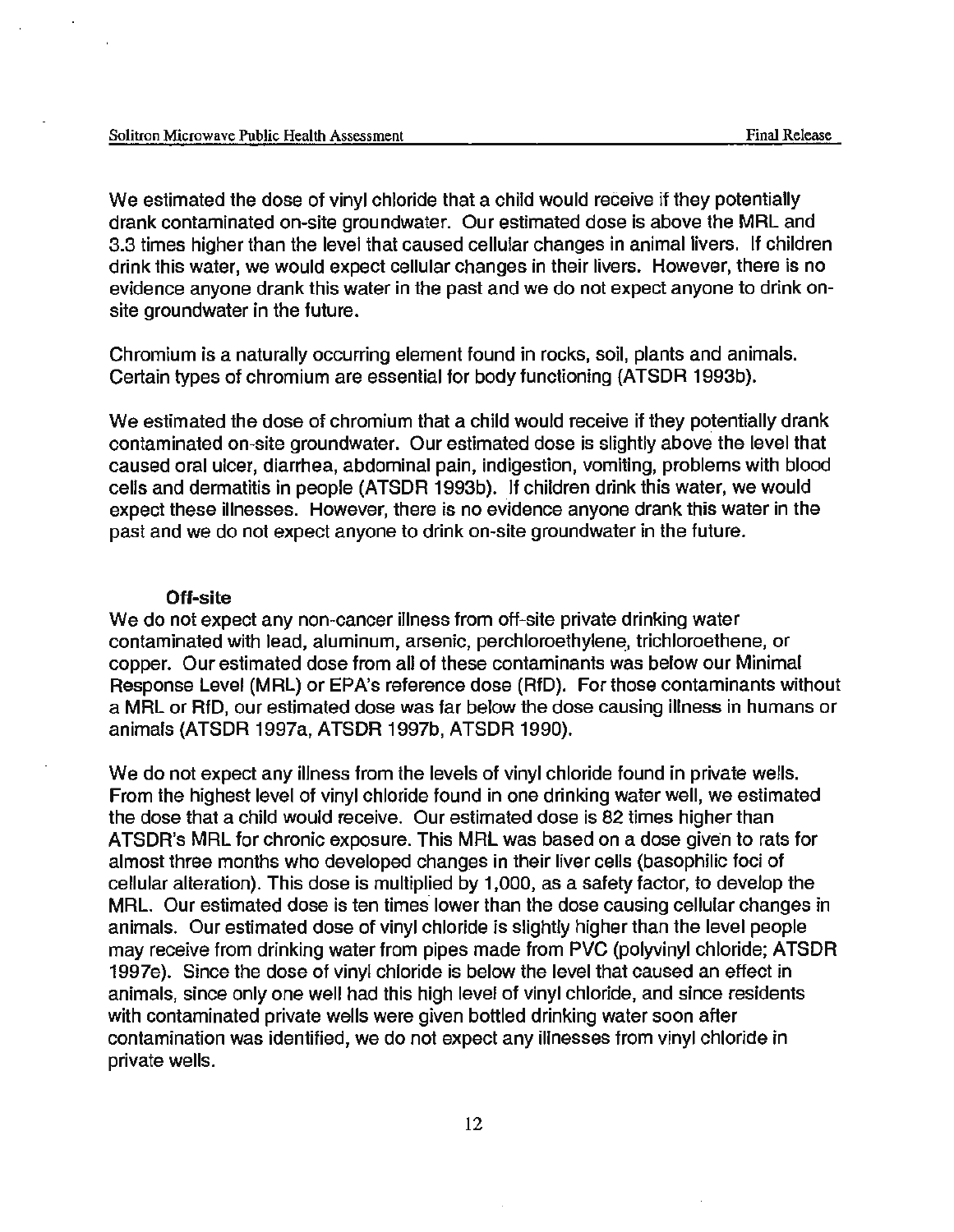#### **Cancer**

**Onsite** 

We do not expect any increased risk of cancer from drinking 1,1-dichloroethene, beryllium or carbon tetrachloride- contaminated on-site groundwater. The EPA does not have a potency factor to compare the carcinogenic effects of acetone, lead, aluminum, perchloroethylene, trichloroethane, barium, cadmium, chromium, copper, mercury, nickel, selenium or 1,1-dichloroethane. There is not enough information to assess the carcinogenic potential of these compounds in on-site groundwater.

Scientists found that workers who breathe vinyl chloride can develop a rare type of cancer, angiosarcoma of the liver. There are no cancer studies of people who have ingested vinyl chloride. The EPA classifies vinyl chloride as a human carcinogen. If people drink vinyl chloride-contaminated groundwater from under this site for a lifetime, we would expect a moderately increased risk of liver cancer. It is very unlikely, however, that anyone would drink groundwater from directly under the site.

#### **Offsite**

We do not expect any increased cancer risk from arsenic-contaminated private drinking water wells. The EPA does not have a potency factor to compare the carcinogenic effects of lead, aluminum, perchloroethylene, trichloroethane and copper. There is not enough information to assess the carcinogenic potential of these compounds in private drinking water wells in the vicinity of this site.

When we compare our estimated dose of off-site private well water contaminated with the highest level of vinyl chloride found with the EPA cancer potency factor, we estimate that if over a lifetime, they would have a low increased risk of liver cancer. However, there is no evidence people drank vinyl chloride-contaminated private well water for 70 years.

#### B. Children's Health

We estimated doses a child would receive if they came into contact with site related contaminants. We expect children would become ill from drinking vinyl chloride and chromium contaminated on-site groundwater. It is, however, unlikely that children would drink this water. We do not expect children to become ill from drinking off-site contaminated groundwater.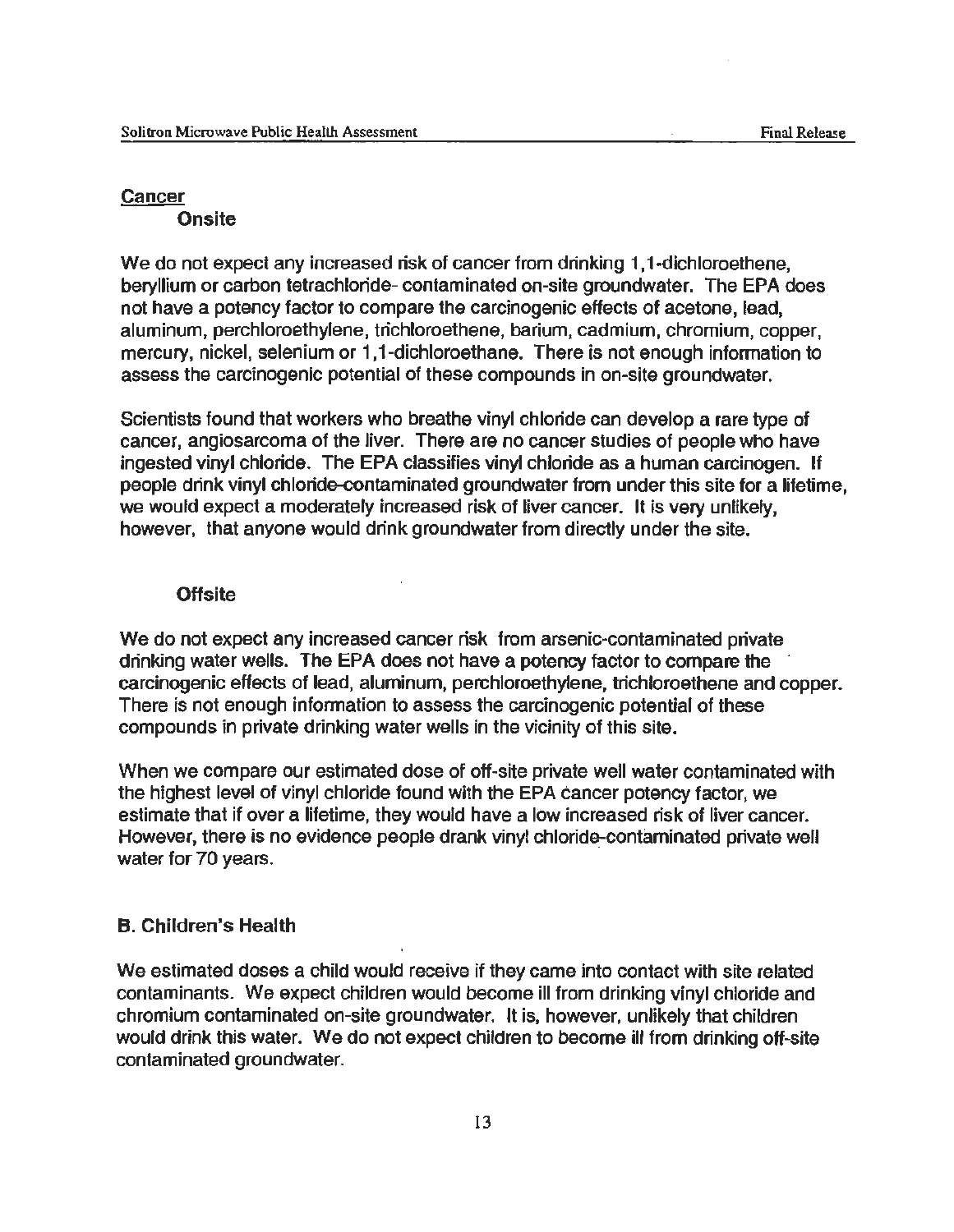Before birth, children are forming the body organs that need to last a lifetime. This is the time when contaminant injury may lead to serious injury or illness. Injury during certain periods of growth and development may lead to malformation of organs (teratogenesis), disruption of function, and premature death. Exposure of the mother leads to exposure of the fetus since some contaminants cross the placental barrier (ATSDR 1998b).

Small children may have greater exposures to environmental contaminants than adults. Pound for pound of body weight, children drink more water, eat more food, and breathe more air than adults. For example, children in the first six months of life drink seven times as much water per pound as the average adult living in the United States. Children's exposure to contaminants in the environment is also greater because they play close to the ground increasing their exposure to contaminants in dust and soil plus contaminants in the air, and they put many things into their mouths. Their hands, toys and other items may have soil and dust containing contaminants from paint, gasoline, vehicle emissions and industrial sources. In addition, children may accidentally wander or deliberately trespass onto or into restricted locations. The obvious implication for environmental health is that children can have much greater "doses" than adults to contaminants that are present in soil, water, or air (ATSDR 1998b).

#### C. Community Health Concerns

In June 1999, the FDOH held a public availability session and collected health concerns from nearby residents. In this section, we address each community health concern.

#### Are properties west of the site contaminated?

Technical studies have shown the contaminated groundwater is moving east, northeast. We do not expect the contamination to move west.

#### How often are the individual (private) wells tested?

The Martin County Health Department is testing and retesting private wells about every six months.

#### Has concern passed in the area of those wells tested?

No, the contamination could move into areas that were previously tested.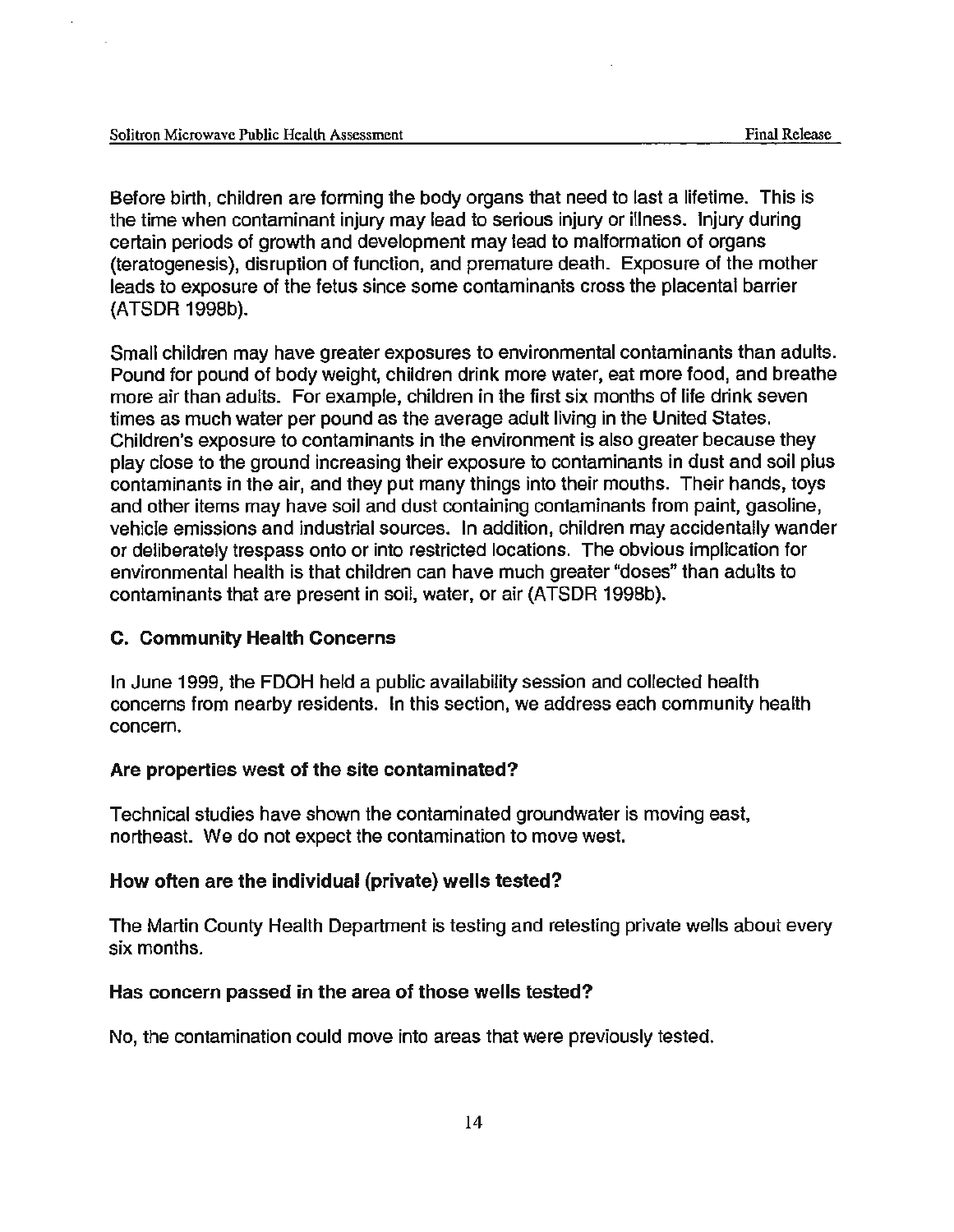## Is the area being cleaned of chemicals?

The EPA is currently studying the area to develop the best way to manage the site.

## Can we have the water lines available with no costs for the line installation because some people are on fixed incomes?

The Florida Statutes say that the Department of Environmental Protection is authorized to hook up private wells to municipal water free of charge to the well owner if they are contaminated above standards called the Maximum Contaminant Levels (MCLs: Personal Communication with the Martin County Health Environmental Health Director June 24, 1999). Contaminants below the MCLs ensure that drinking water is safe for human consumption.

## Was our well tested from the well at the pump or at the faucet?

The samples collected by the Martin County Health Department were collected from the faucet.

## **Conclusions**

- 1. We classify the Solitron Microwave Superfund hazardous waste site as a potential public health hazard because in the future people could be exposed to contaminated groundwater. The on-site groundwater is contaminated. If people install new wells in the contaminated aquifer, they could be at risk of becoming . ill.
- 2. Even though low levels of VOCs are in off-site groundwater, the levels in private well water are unlikely to have caused illness in the past. Nonetheless, on-site contaminated groundwater flows northeast, toward a residential neighborhood with private wells.
- 3. The Solitron Building is not secure and there are no warning signs around the site.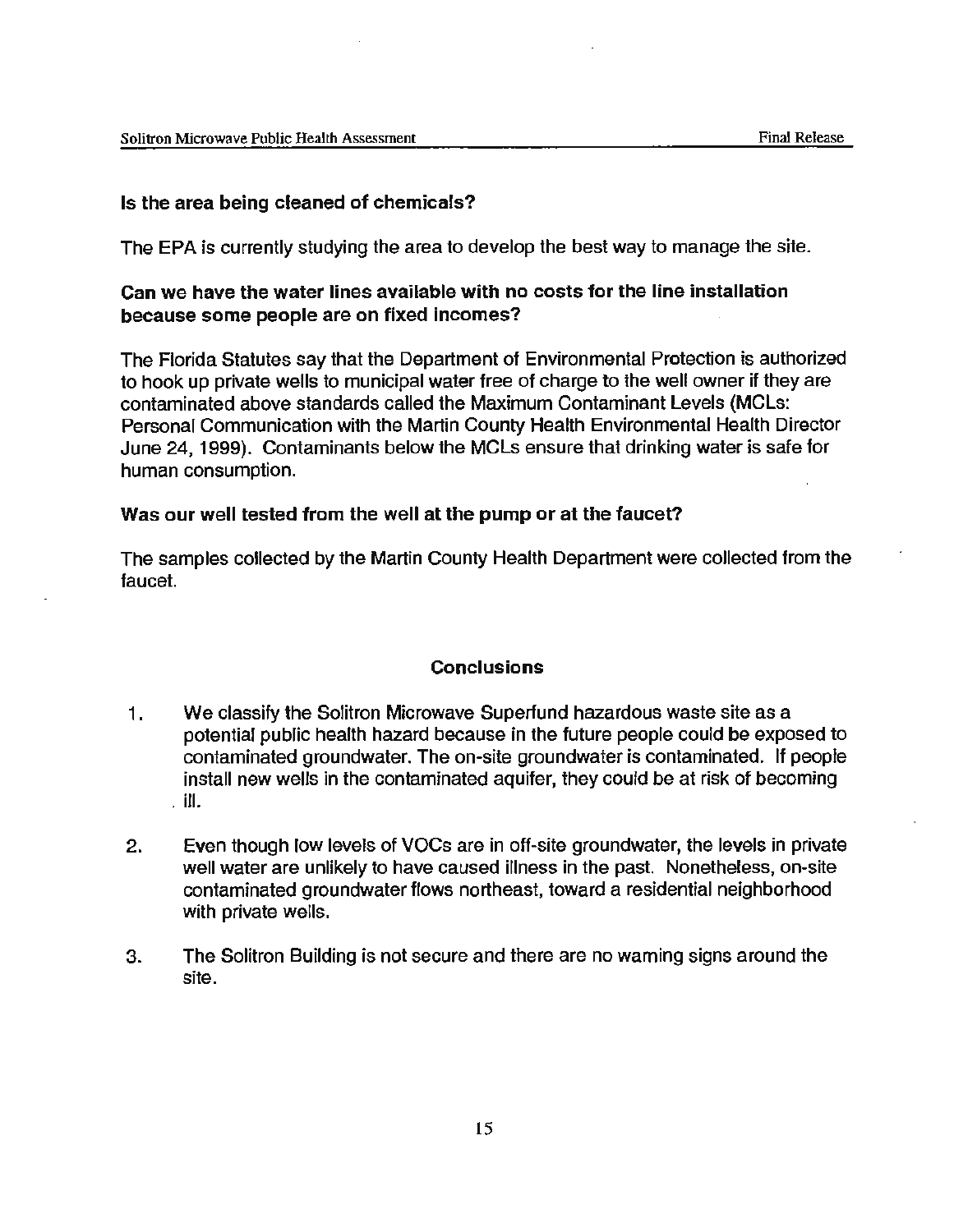## **Recommendations**

The recommendations and advice in this public health assessment are based upon the referenced data and information. Additional data could alter these recommendations.

- 1. Prohibit new wells in the area of known groundwater contamination.
- 2. Continue to identify and sample private wells northeast of the site. Prohibit domestic use of any private wells contaminated above standards. Continue to inform residents northeast of the site of the potential public health threat resulting from contamination migrating to private or municipal wells.
- 3. Maintain security around the site to reduce the risk of injury from physical hazards. Post hazardous waste warning signs around the property as required by Florida Statues.

The conclusions and recommendations in this report are based on the information reviewed. If additional information becomes available, we will evaluate it to determine what, if any, additional actions are necessary. The conclusions and recommendations in this report are site specific and are not necessarily applicable to other sites.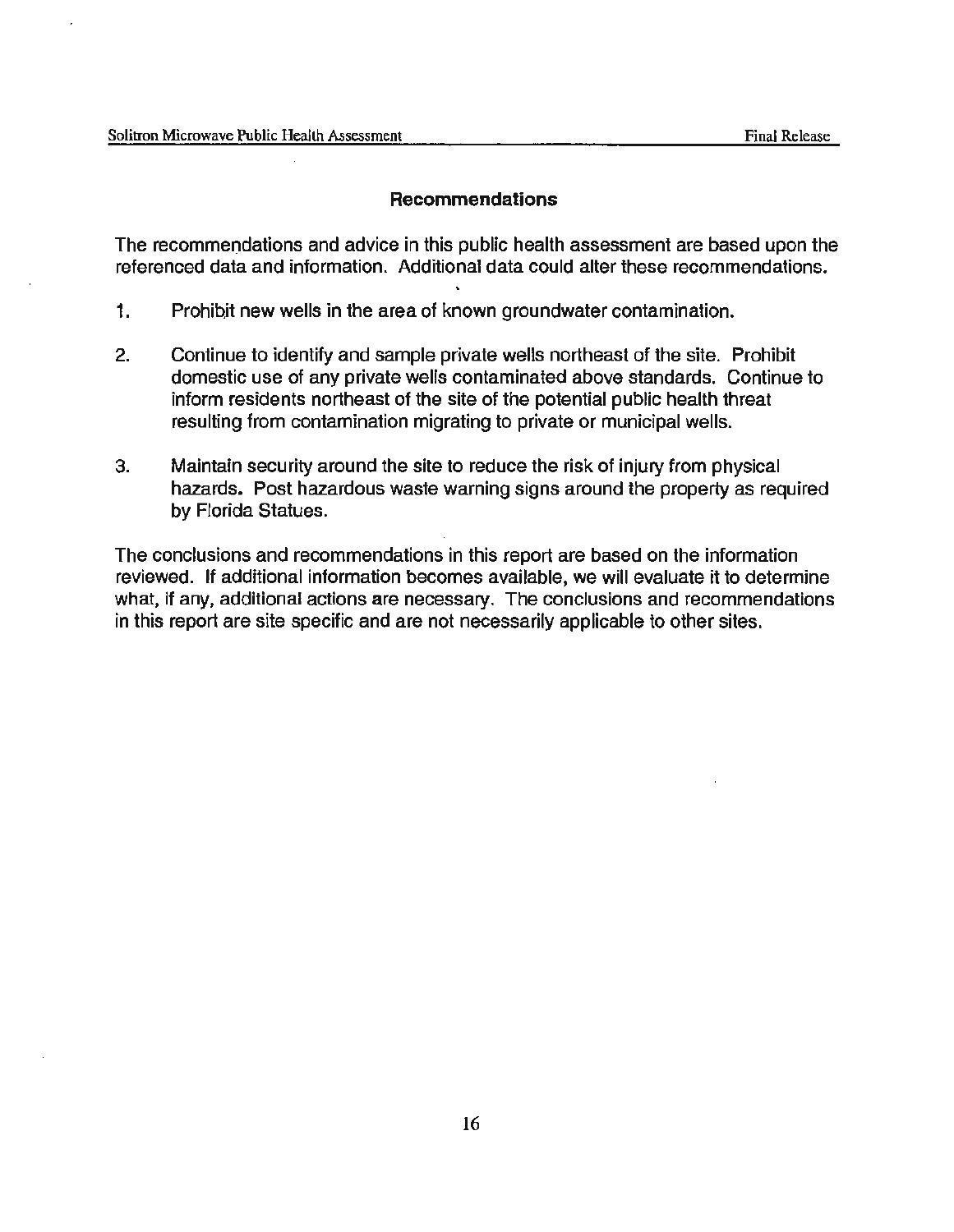#### Preparer of Report

#### Public Health Assessment Author

Julie Smith Environmental Specialist Ill Bureau of Environmental Toxicology Florida Department of Health (850) 488-3385

#### ATSDR Technical Project Officers:

Roberta Erlwein Division of Health Assessment and Consultation

Teresa Nastoft Division of Health Education and Promotion

> Betty Phifer Division of Health Studies

## ATSDR Regional Representative

Bob Safay Senior Regional Representative

 $\mathcal{L}^{\mathcal{A}}$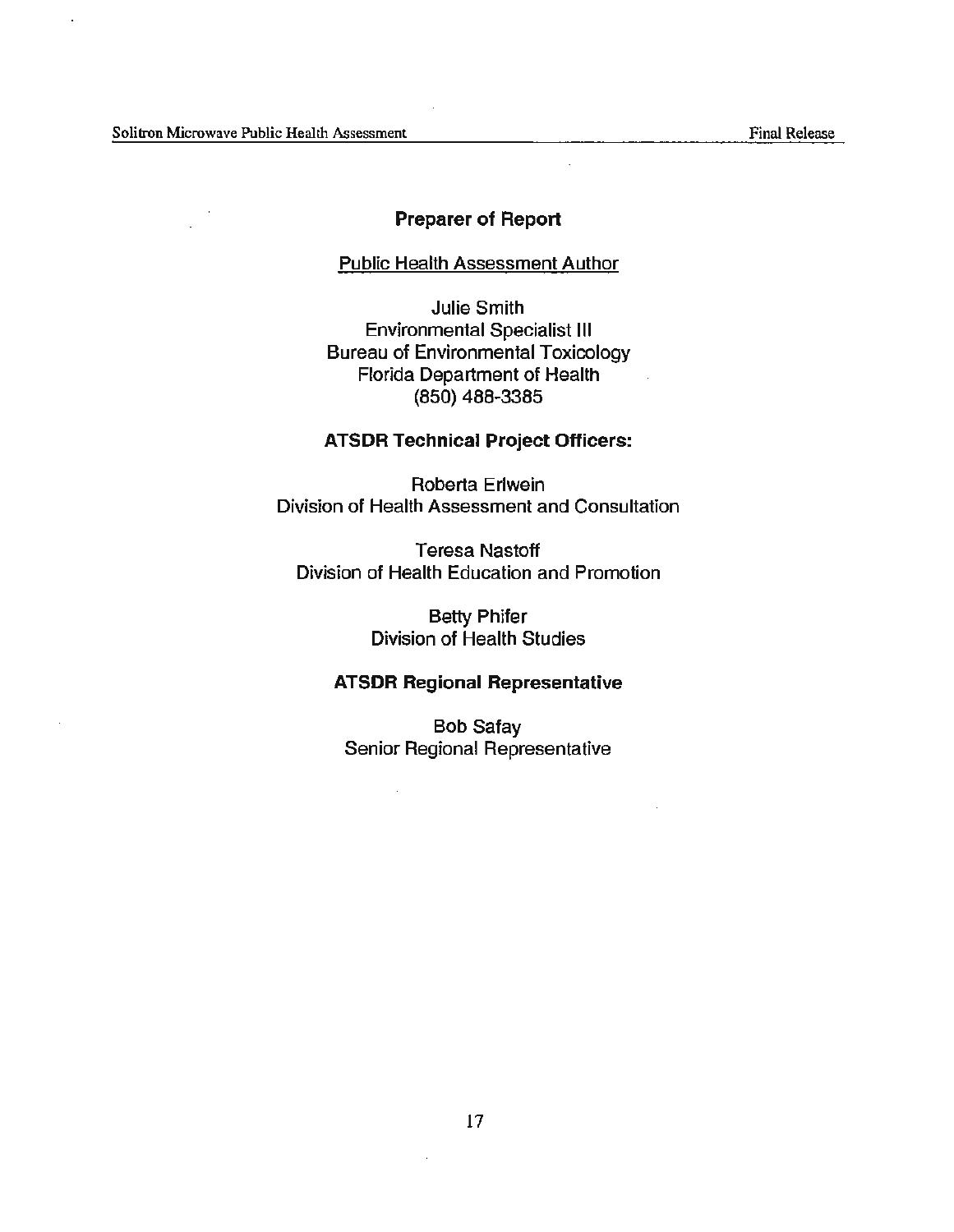$\bar{\mathbf{v}}$ 

#### **CERTIFICATION**

This Solitron Public Health Assessment was prepared by the Florida Department of Health under a cooperative agreement with the Agency for Toxic Substances and Disease Registry (ATSDR). It is in accordance with approved methodology and procedures existing at the time the health consultation was begun.

In Ech

Roberta Erlwein rechnical Project Officer Division of Health Assessment and Consultation (DHAC) ATSDR

The Division of Health Assessment and Consultation, ATSDR, has reviewed this health assessment, and concurs with its findings.

Ficliai

Richard Gillig Chief, SSAB, DHAC, ATSDR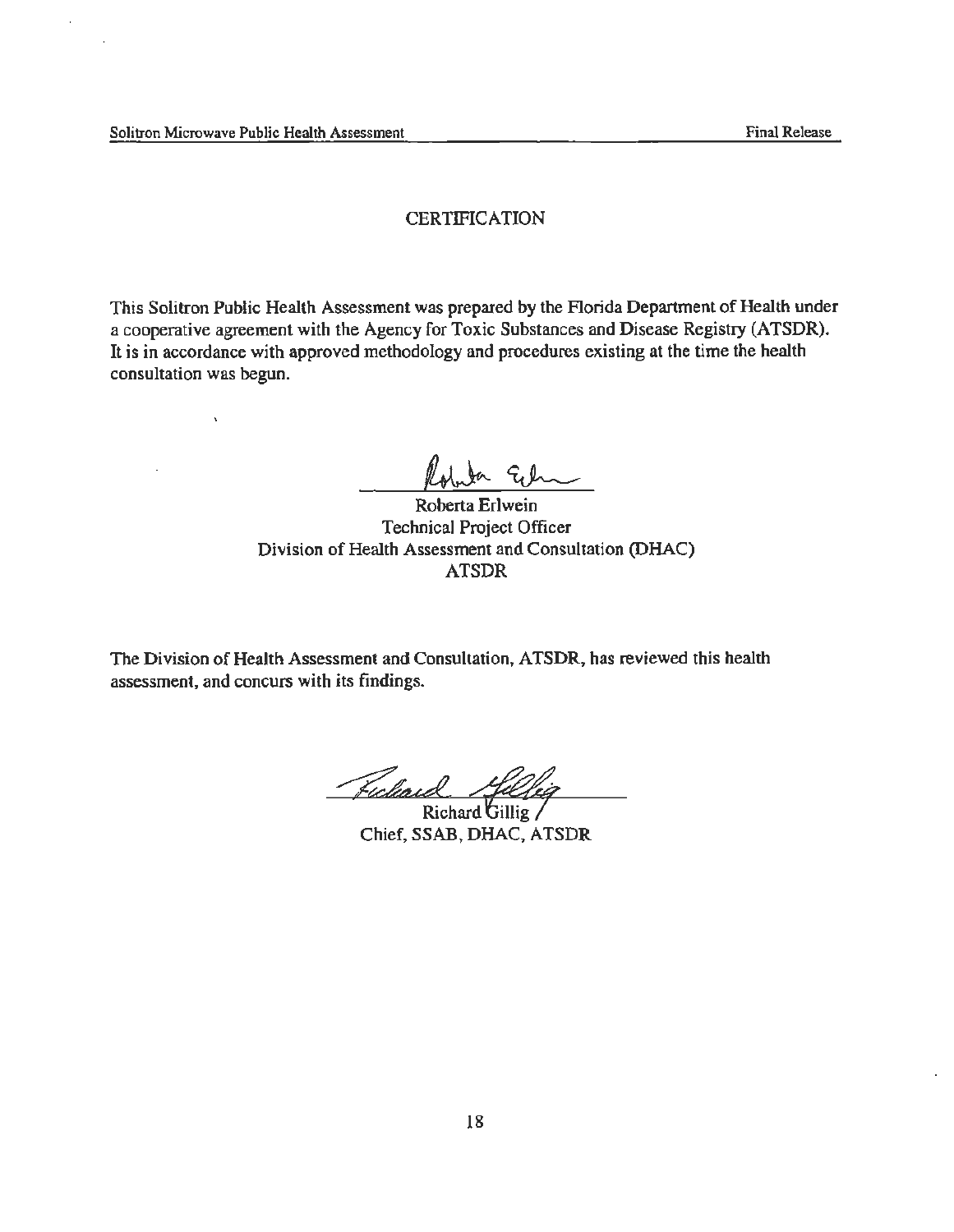#### **References**

ATSDR. 1990. Agency for Toxic Substances and Disease Registry, Toxicological Profile for Copper. TP-92/12.

ATSDR. 1992a. Public Health Assessment Guidance Manual Atlanta, GA: U.S. Public Health Service, Agency for Toxic Substances and Disease Registry. Lewis Publishers, USA.

ATSDR. 1992b. Agency for Toxic Substances and Disease Registry, Toxicological Profile for Barium. TP-92/12.

ATSDR. 1993a. Public Health Assessment Training Manual. Agency for Toxic Substances and Disease Registry, US Public Health Service.

ATSDR. 1993b. Agency for Toxic Substances and Disease Registry, Toxicological Profile for Chromium. TP-92/12.

ATSDR. 1993c. Agency for Toxic Substances and Disease Registry, Toxicological Profile for Beryllium. TP-92/12.

ATSDR. 1997a. Agency for Toxic Substances and Disease Registry, Toxicological Profile for Lead. TP-92/12.

ATSDR. 1997b. Agency for Toxic Substances and Disease Registry, Toxicological Profile for Aluminum. TP-92/12.

ATSDR. 1997c. Agency for Toxic Substances and Disease Registry, Toxicological Profile for Mercury. TP-92/12.

ATSDR. 1997d. Agency for Toxic Substances and Disease Registry, Toxicological Profile for Nickel TP-92/12.

ATSDR. 1997e. Agency for Toxic Substances and Disease Registry, Toxicological Profile for Vinyl Chloride TP-92/12.

ATSDR. 1998a. Comparison Value Table for Drinking Water, Soil and Air (Expiring 3/31/98). Atlanta, GA: U.S. Public Health Service, Agency for Toxic Substances and Disease Registry.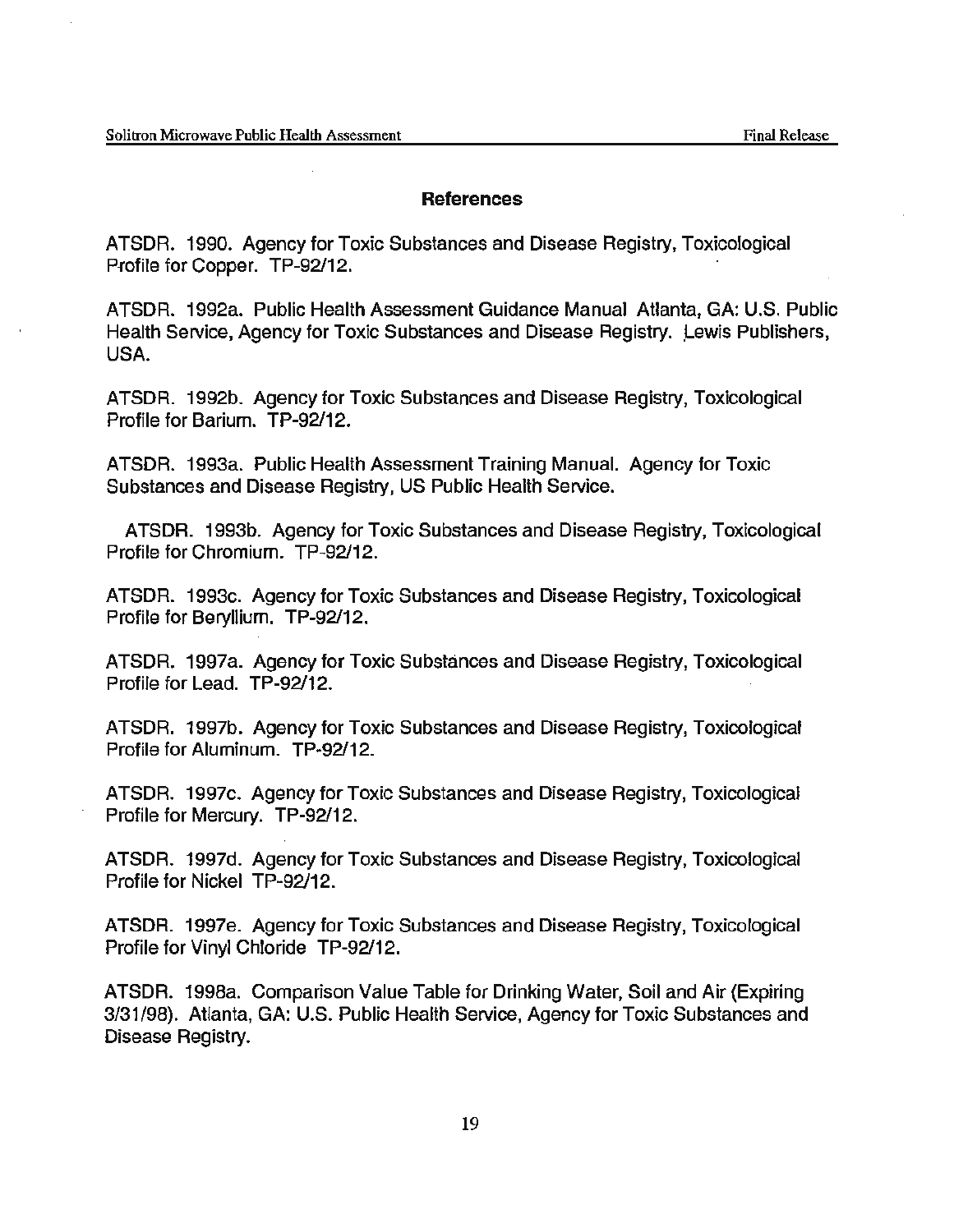ATSDR. 1998c. Agency for Toxic Substances and Disease Registry. Guidance on Including Child Health Issues in Division Of Health Assessment and Consultation Documents. Atlanta: ATSDR, July 2, 1998.

Debbie Kristiansen. October 3, 1997. Telephone conversation with Linda Horne, Environmental Services Martin County Utilities.

Debbie Kristiansen. March 9, 1995 Telephone conversation with Paul Wierzbicki, Florida Department of Environmental Protection.

Environmental Protection Agency. June 1998a. Phase I Site Characterization Summary, Solitron Microwave Site, Port Salerno, Martin County Florida. Prepared by Roy Weston, Norcross, Georgia.

EPA. 1989a. Environmental Protection Agency. Risk Assessment Guidance for Superfund Volume I. National Technical Information Service. December 1989.

EPA. 1989b. Environmental Protection Agency. Exposure Factors Handbook. Office of Research and Development, Washington DC.

Florida Department of Environmental Regulation. April 1989. \$olitron /Microwave Site Wide Contamination Assessment Report. For Solitron Devices, Inc. Submitted by Enviropact, Inc Lake Worth. Florida.

Florida Department of Environmental Regulation. March 1991. Solitron /Microwave · Site Wide Contamination Assessment Report Phase II. For Solitron Devices, Inc. Submitted by Eric Medina, Enviropact Inc.

Risk Assistant. 1994. Risk Assistant™ Software. Hampshire Research Institute, Alexandria, VA.

Steven Arms, Administrator Environmental Chemistry Office Laboratory Services. May 7, 1993. Letter to Ms. Cynthia Gurly US. Environmental Protection Agency about QA/QC procedures for Martin County Health Department samples.

U.S. Environmental Protection Agency. March 11, 1998b. HRS Documentation Record for Solitron Microwave FLD045459526.

U.S. Environmental Protection Agency. October 31, 1985. Site Screening Investigation Solitron Microwave, Port Salerno, Florida.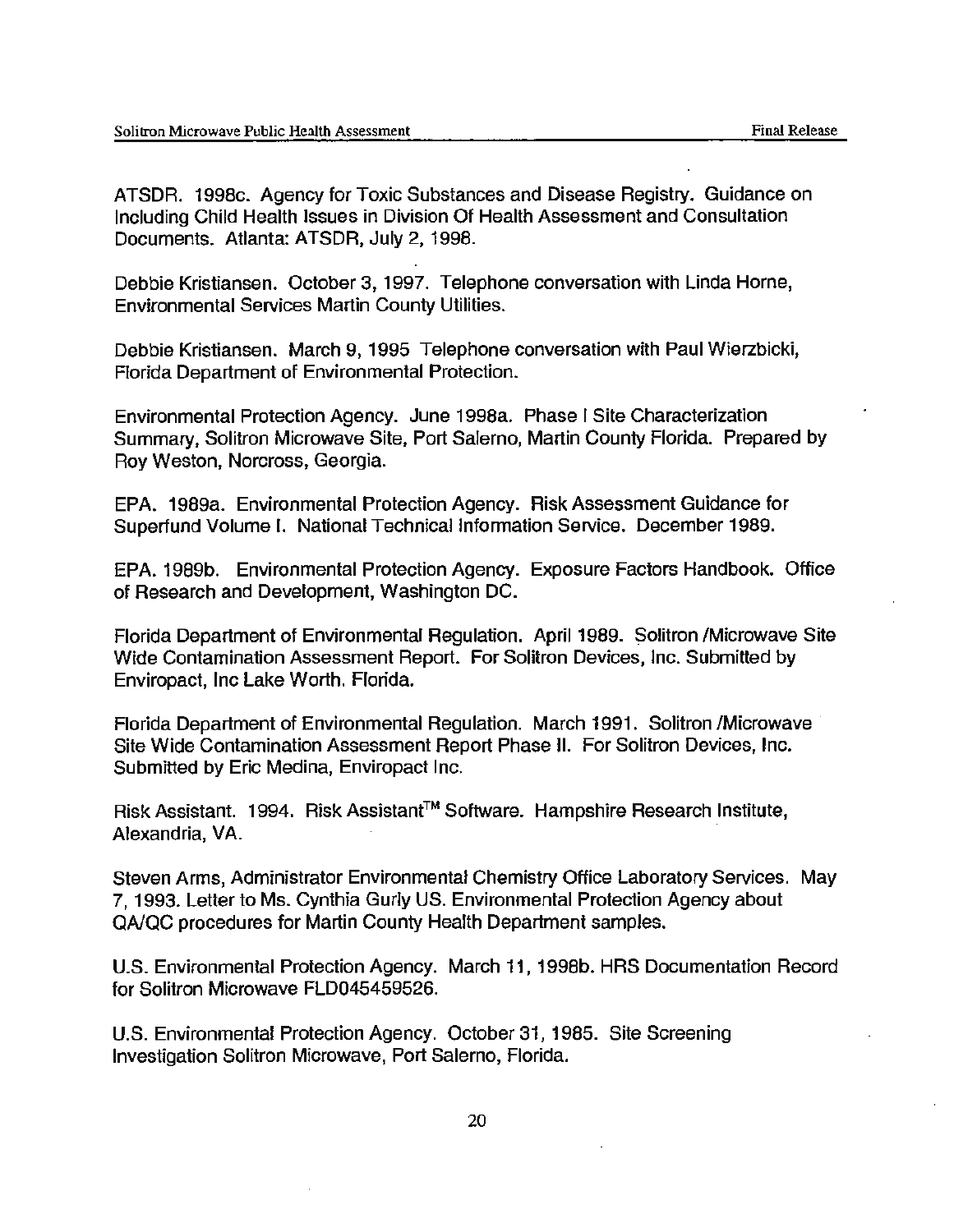$\mathbf{r}$ 

Washam, R. December 28, 1998. Letter to Russ Blackburn, Martin County Administrator concerning groundwater contamination Monitoring.

Bureau of Census. 1990. Census Data Files. U.S. Department of Commerce, Washington, DC.

Williams and Burson (Eds). 1985. Industrial Toxicology. Van Nostrand Reinhold, New York.

 $\overline{\phantom{a}}$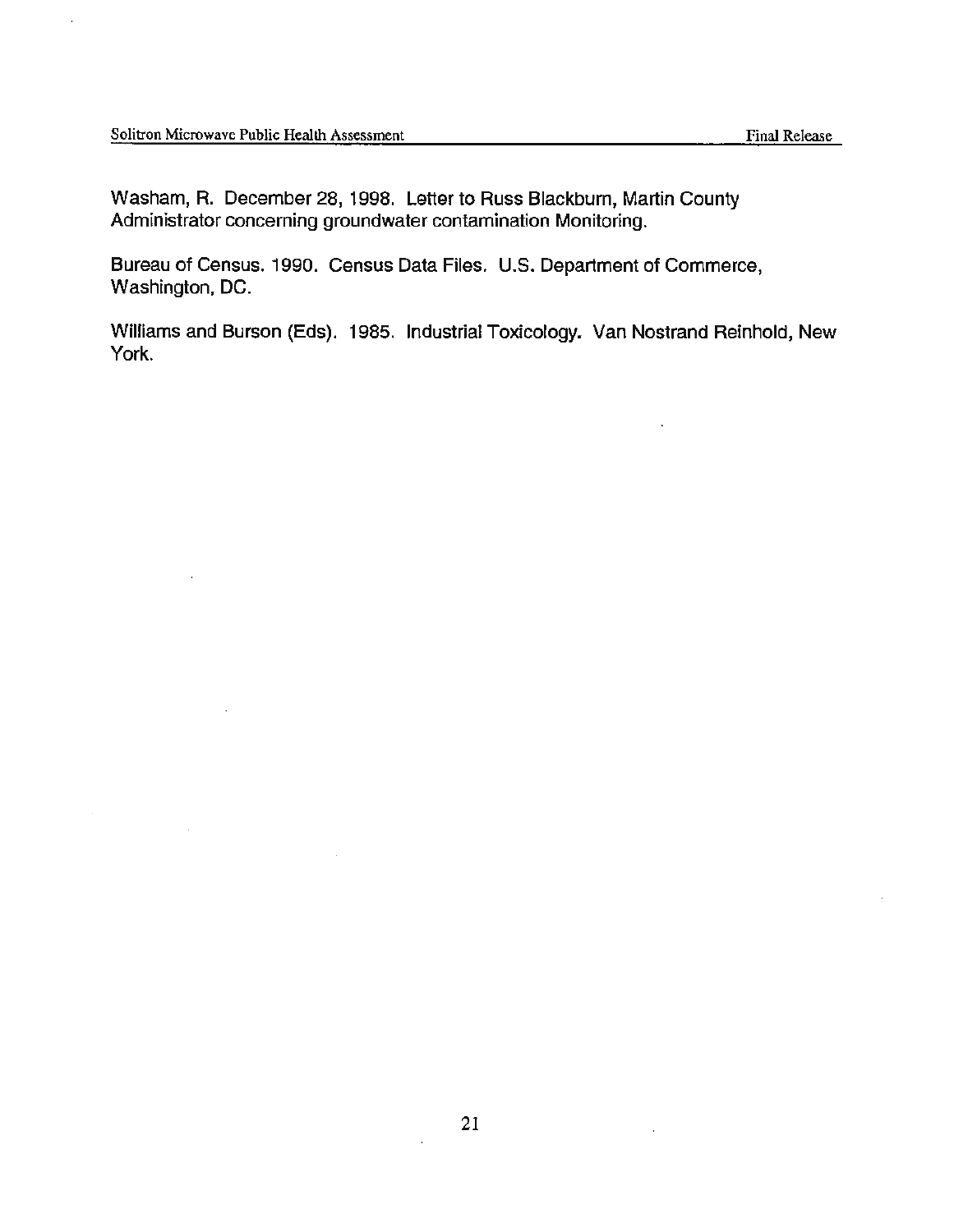$\overline{\phantom{a}}$ 

 $\overline{a}$ 

 $\sim$  .

# Appendix

 $\sim$ 

| Maximum contaminant concentrations in on-site groundwater above ATSDR screening values |                     |                       |                                  |  |  |
|----------------------------------------------------------------------------------------|---------------------|-----------------------|----------------------------------|--|--|
| Chemical                                                                               | Maximum Level (ppb) | Citation              | <b>Comparison Value</b><br>(ppb) |  |  |
| Vinyl Chloride                                                                         | 2,800               | 0.2 EMEG<br>EPA 1998a |                                  |  |  |
| Lead                                                                                   | 66                  | <b>EPA 1998a</b>      | none                             |  |  |
| Aluminum                                                                               | 13000               | <b>EPA 1985</b>       | поле                             |  |  |
| 1,1-Dichloroethene                                                                     | 119                 | <b>EPA 1998b</b>      | 0.06 CREG                        |  |  |
| Perchloroethylene                                                                      | 102                 | <b>EPA 1998b</b>      | 0.7 CREG                         |  |  |
| Trichloroethene                                                                        | 271                 | <b>EPA 1998b</b>      | 3.0 CREG                         |  |  |
| Barium                                                                                 | 3700                | <b>EPA 1998a</b>      | 700 RMEG.                        |  |  |
| Beryllium                                                                              | 5                   | <b>EPA 1998a</b>      | 0.008 CREG                       |  |  |
| Cadmium                                                                                | 10                  | EPA 1998a             | 2.0 EMEG                         |  |  |
| Chromium                                                                               | 3300                | EPA 1998a             | 30 RMEG.                         |  |  |
| Copper                                                                                 | 2200                | EPA 1998a             | 1300 MCL                         |  |  |
| Mercury                                                                                | 4                   | <b>EPA 1998a</b>      | <b>2.0 MCL</b>                   |  |  |
| <b>Nickel</b>                                                                          | 1300                | <b>EPA 1998a</b>      | <b>200 RMEG.</b>                 |  |  |
| Selenium                                                                               | 150                 | <b>EPA 1998a</b>      | <b>50 RMEG.</b>                  |  |  |
| Carbon tetrachloride                                                                   | 2.9                 | <b>FDER 1991</b>      | 0.3 CREG                         |  |  |
| 1,1-Dichloroethane                                                                     | 97.9                | <b>FDER 1991</b>      | none                             |  |  |

| Table 1                                                                                |  |
|----------------------------------------------------------------------------------------|--|
| Maximum contaminant concentrations in on-site groundwater above ATSDR screening values |  |

**EMEG = Environmental Media Evaluation Guide** 

RMEG = Reference Dose Media Evaluation Guide

CREG = Cancer Risk Evaluation Guide .

MCL = Maximum Contaminant Level

ppm = parts per billion

 $\overline{t}$ 

 $\mathcal{L}_{\mathcal{A}}$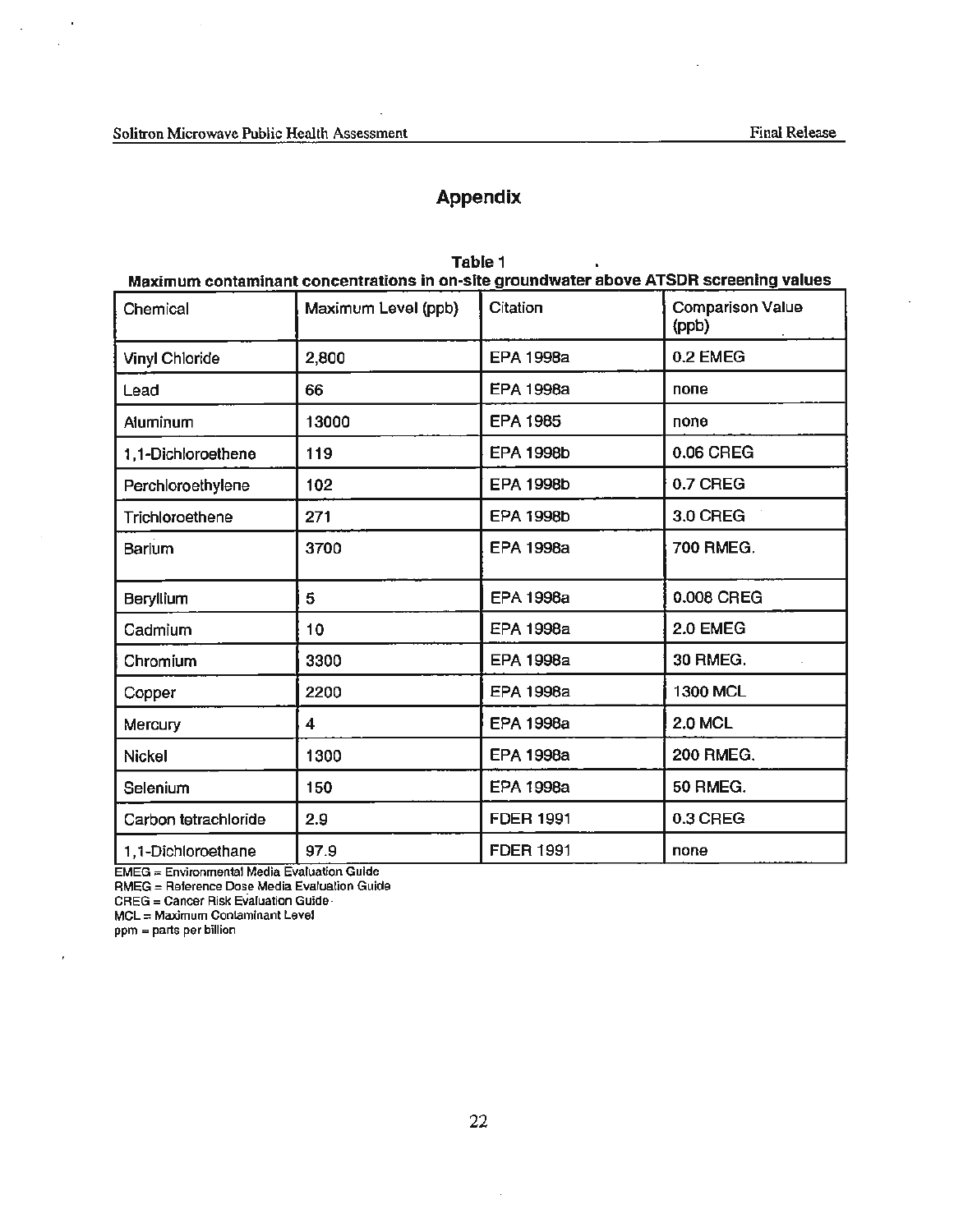$\overline{a}$ 

| Table 2                                                                         |
|---------------------------------------------------------------------------------|
| Maximum contaminant concentrations in on-site soil above ATSDR screening values |

| Chemical   | Maximum Level (ppm) | Citation         | <b>Comparison Value</b><br>(ppm) |
|------------|---------------------|------------------|----------------------------------|
| ] Copper   | 50                  | <b>EPA 1985</b>  | none                             |
| l Aluminum | 890                 | <b>FDER 1989</b> | none                             |

| Table 3<br>Maximum contaminant concentrations in private well water above ATSDR screening values |                     |                  |                           |  |
|--------------------------------------------------------------------------------------------------|---------------------|------------------|---------------------------|--|
| Chemical                                                                                         | Maximum Level (ppb) | Citation         | Comparison Value<br>(ppb) |  |
| <b>Vinyl Chloride</b>                                                                            | 74                  | Washam 1998      | 0.2 EMEG                  |  |
| Lead                                                                                             | 14                  | Washam 1998      | none                      |  |
| Aluminum                                                                                         | 45                  | Washam 1998      | none                      |  |
| Arsenic                                                                                          | 1.4                 | Washam 1998      | 0.02 CREG                 |  |
| Perchloroethylene                                                                                | 14                  | <b>EPA 1998b</b> | 0.7 CREG                  |  |
| Trichloroethene                                                                                  | 33                  | EPA 1998b        | 3.0 CREG                  |  |
| Copper                                                                                           | 1400                | Washam 1998      | <b>1300 MCLG</b>          |  |

 $\ddot{\phantom{a}}$ 

MCLG = Maximum Contaminant Level Goal

 $\mathcal{A}^{\mathcal{A}}$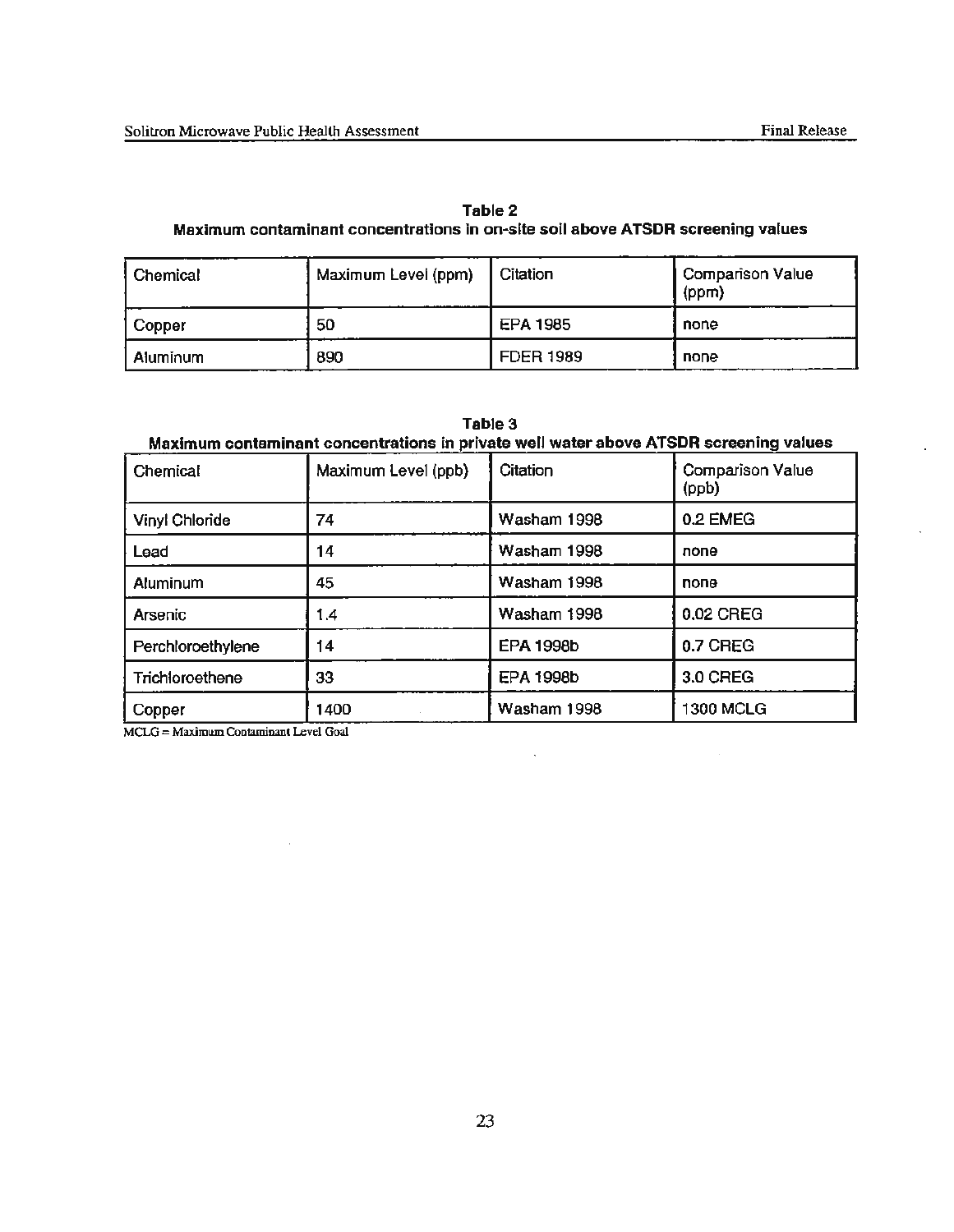$\bar{\epsilon}$ 

| Table 4                   |                                                    |                               |                               |                             |                               |                             |
|---------------------------|----------------------------------------------------|-------------------------------|-------------------------------|-----------------------------|-------------------------------|-----------------------------|
|                           | <b>Completed Exposure Pathway Elements</b>         |                               |                               |                             |                               |                             |
| Pathway Name              | <b>Source</b>                                      | <b>Environmental</b><br>Media | Point of<br><b>Exposure</b>   | Route of<br><b>Exposure</b> | <b>Exposed</b><br>Population* | <b>Time</b>                 |
| <b>Private Well Water</b> | <b>Solitron</b><br>Microwave<br>Site               | surficial<br>aquifer          | off-site<br>private wells     | Ingestion                   | 145                           | past,<br>current,<br>future |
| Soll                      | <b>Solitron</b><br><b>Microwave</b><br><b>Site</b> | soll                          | on-site<br><b>Ilos epahuz</b> | Ingestion                   | 25                            | past.<br>current,<br>future |

\*People potentially exposed because of a completed exposure pathway - potential access to contaminated media.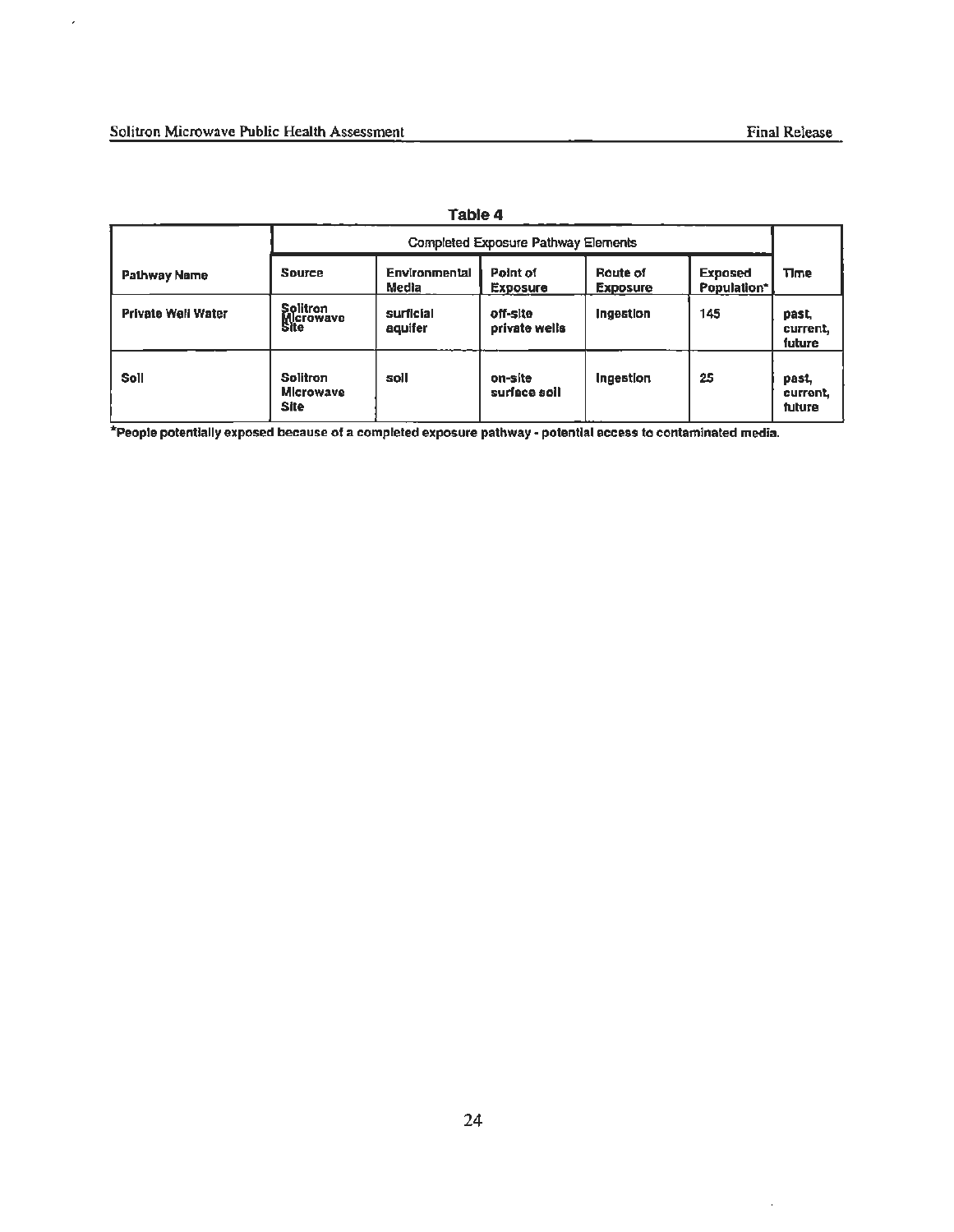$\mathbb{R}^2$ 

 $\bar{\beta}$ 



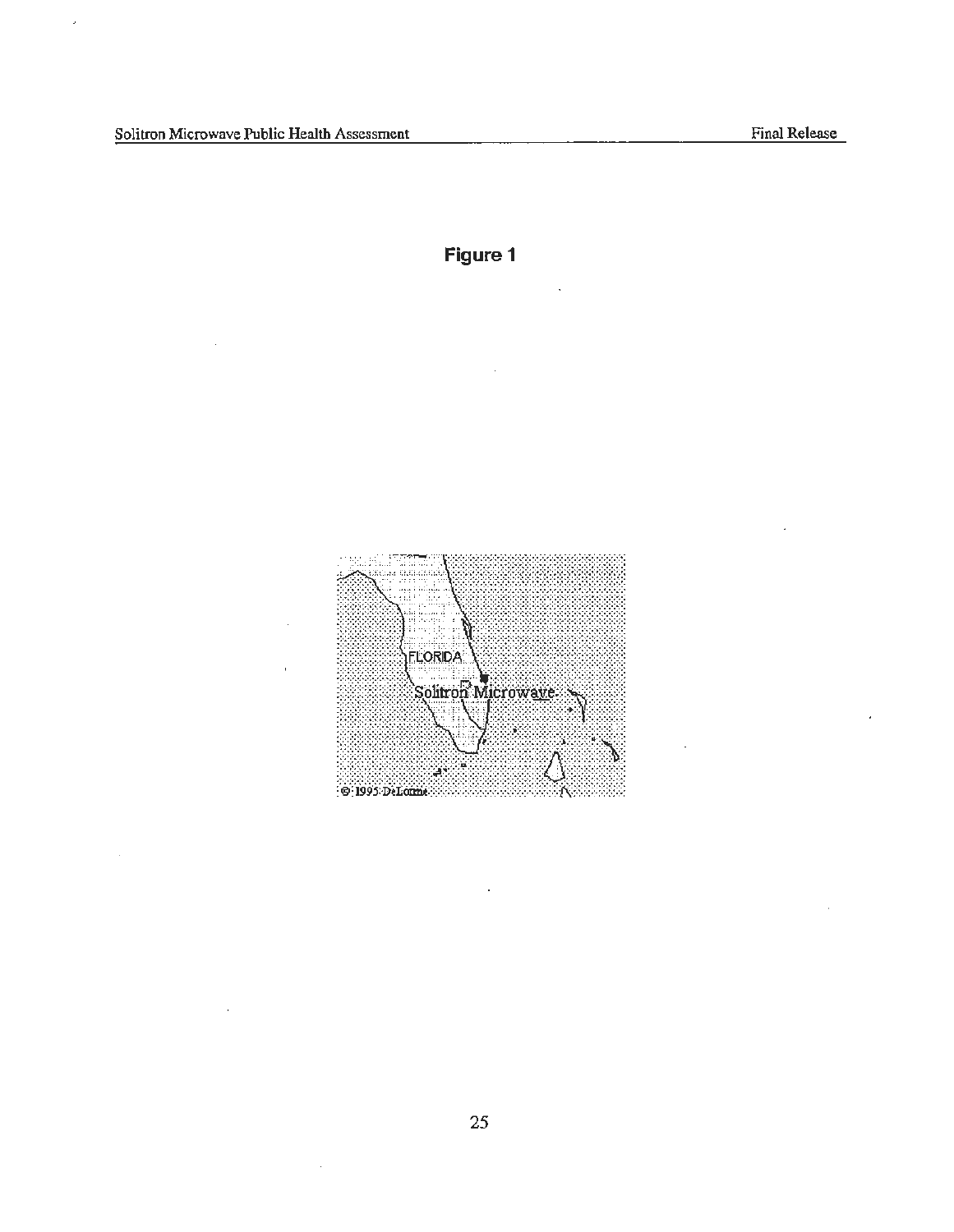$\overline{\phantom{a}}$ 

**Figure 2** 

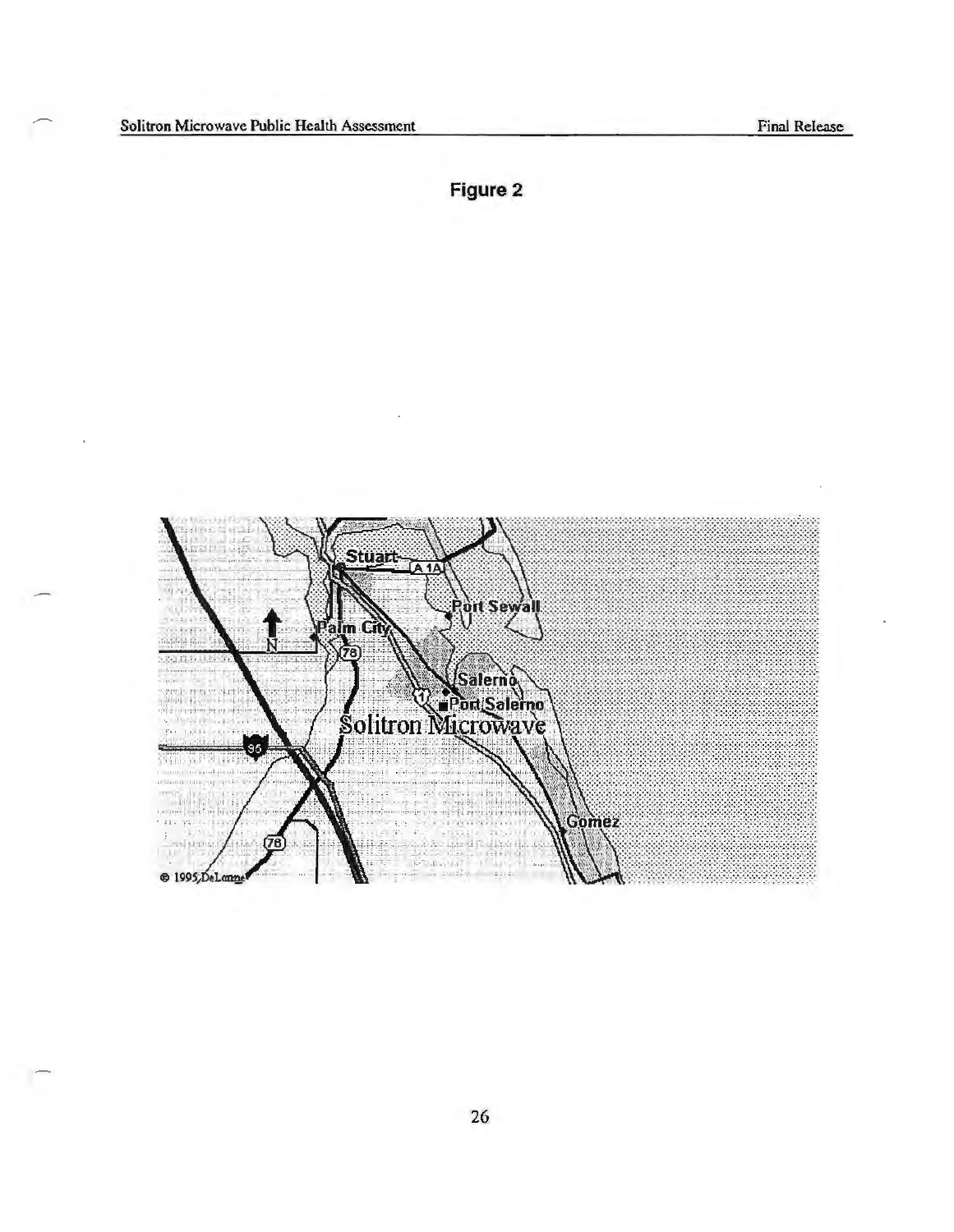$\ddot{\phantom{a}}$ 

k

l.

 $\overline{\phantom{a}}$ 

**Figure 3** 

 $\ddot{\phantom{a}}$ 



t,